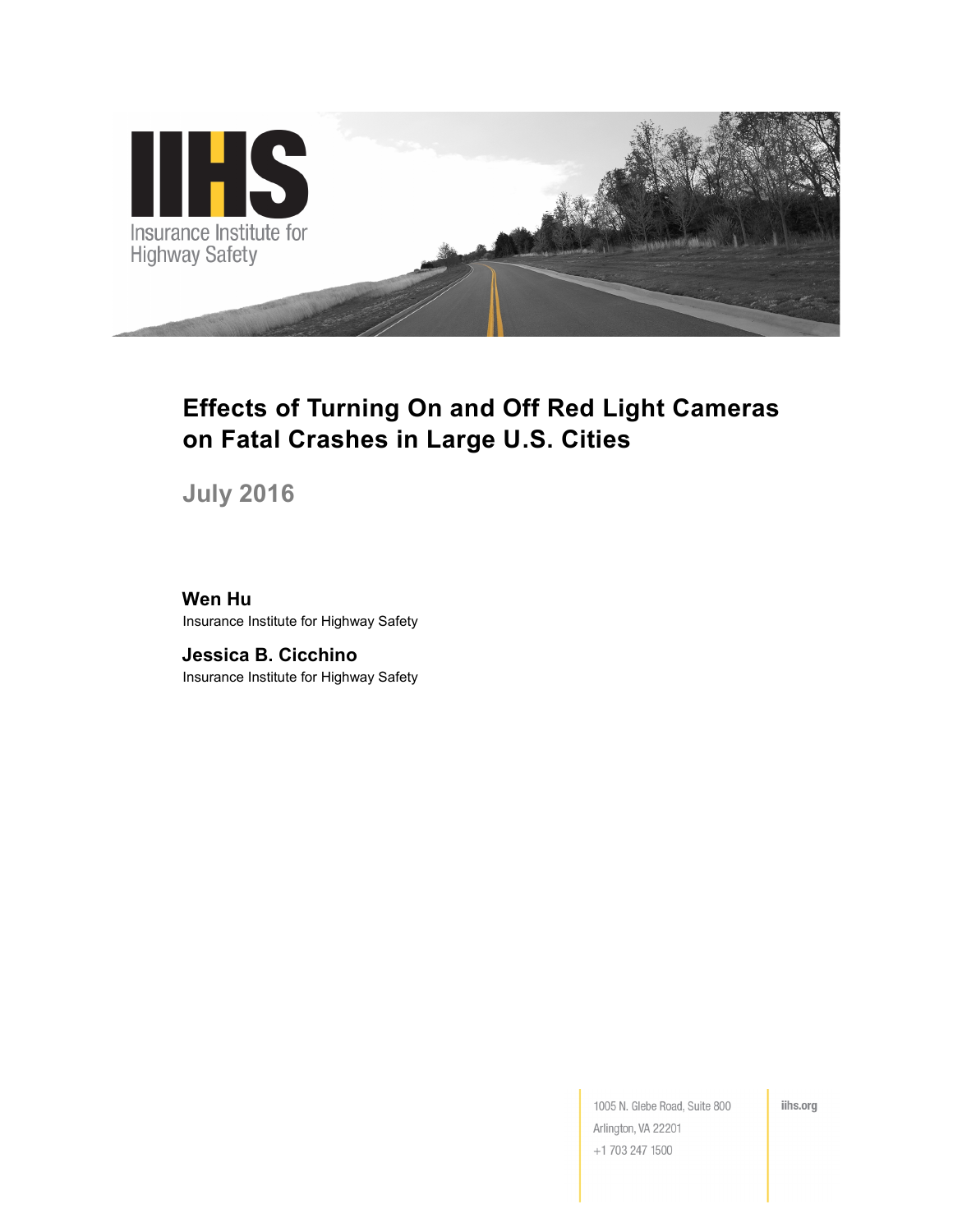#### **Abstract**

**Introduction:** Although numerous studies have demonstrated that automated enforcement reduces red light running, a growing number of communities have deactivated their red light camera programs in recent years. This study updates estimates of the effects of turning on cameras and offers a first look at the effects of turning them off.

**Method:** Among the 117 large U.S. cities with more than 200,000 residents in 2014, trends in citywide per capita rates of fatal red light running crashes and of all fatal crashes at intersections were compared between 57 cities that initiated camera programs during 1992-2014 and 33 cities without cameras during this period to examine the effects of activating camera programs. Trends also were compared between 19 cities that turned off cameras and 31 regionally matched cities with continuous camera programs to evaluate the effects of terminating camera programs. Because several cities turned cameras off during 2005-08, the estimated effects might have been confounded by the U.S. economic downturn immediately afterward. The primary analyses were limited to the 14 cities that turned off cameras during 2010-14 and compared trends in the 14 cities with those in 29 regionally matched cities with continuous camera programs. Poisson regression was used to examine the relationship of activating and deactivating camera programs with fatal crash rates.

**Results:** After controlling for temporal trends in annual fatal crash rates, population density, and unemployment rates, rates of fatal red light running crashes and of all fatal crashes at signalized intersections in cities with cameras programs were 21 and 14 percent lower, respectively, after cameras were turned on than what would have been expected without cameras. Rates of fatal red light running crashes and of all fatal crashes at signalized intersections in 14 cities that terminated cameras programs during 2010-14 were 30 and 16 percent higher, respectively, after cameras were turned off than would have been expected had cameras remained. Increases in rates of fatal red light running crashes (18%) and of all fatal crashes at signalized intersections (8%) in all 19 cities that turned cameras off were not significant.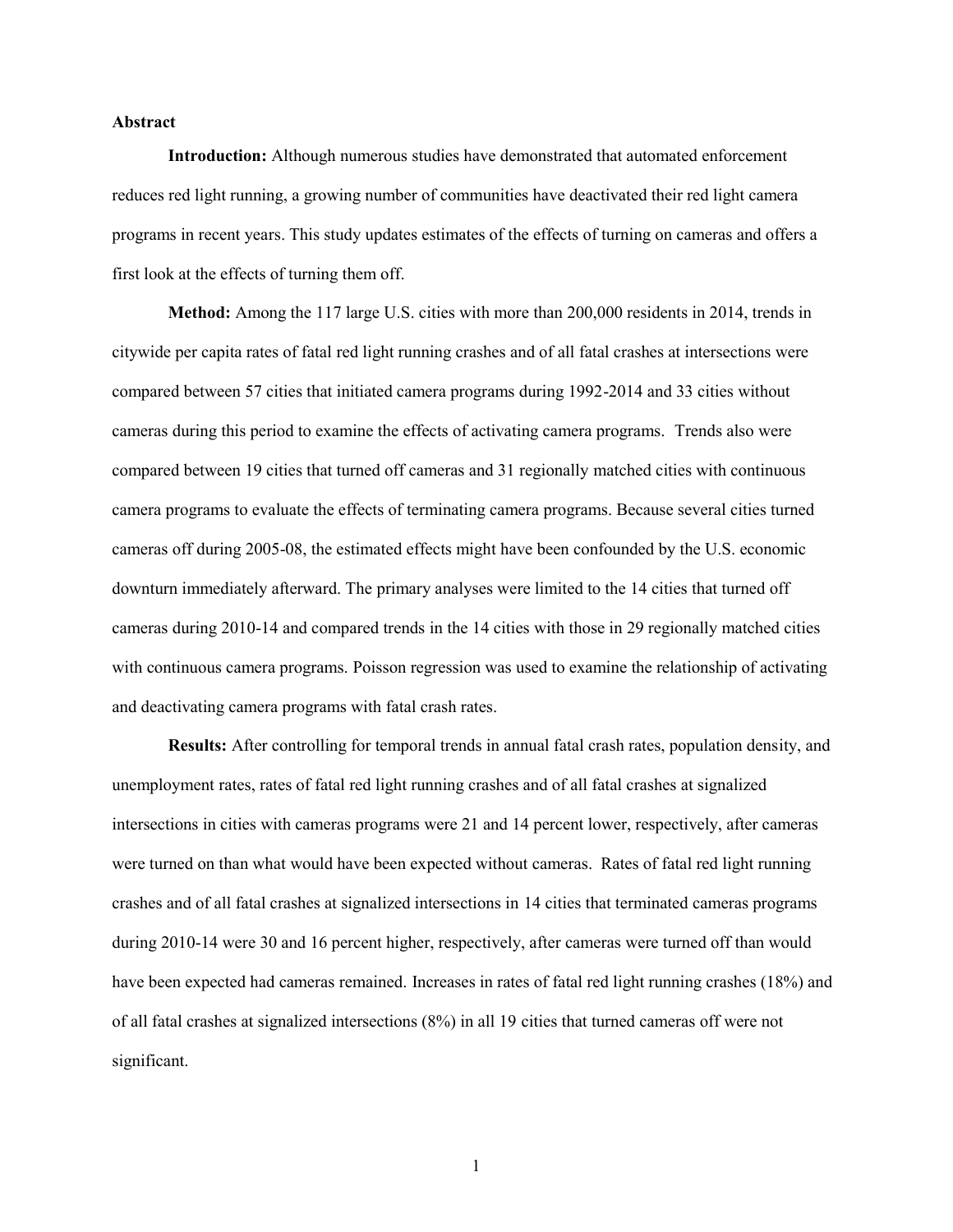**Conclusions:** The current study adds to the body of existing research indicating that red light cameras can reduce the most serious crashes at signalized intersections, and it is the first to demonstrate that terminating camera programs increases fatal crashes.

**Practical applications:** Communities interested in improving intersection safety should consider this evidence. Legislators and communities thinking about terminating camera programs should consider the impact to safety if programs end.

**Keywords:** Turning on red light cameras; Turning off red light cameras; Fatal crash rates; Signalized intersections; Large cities.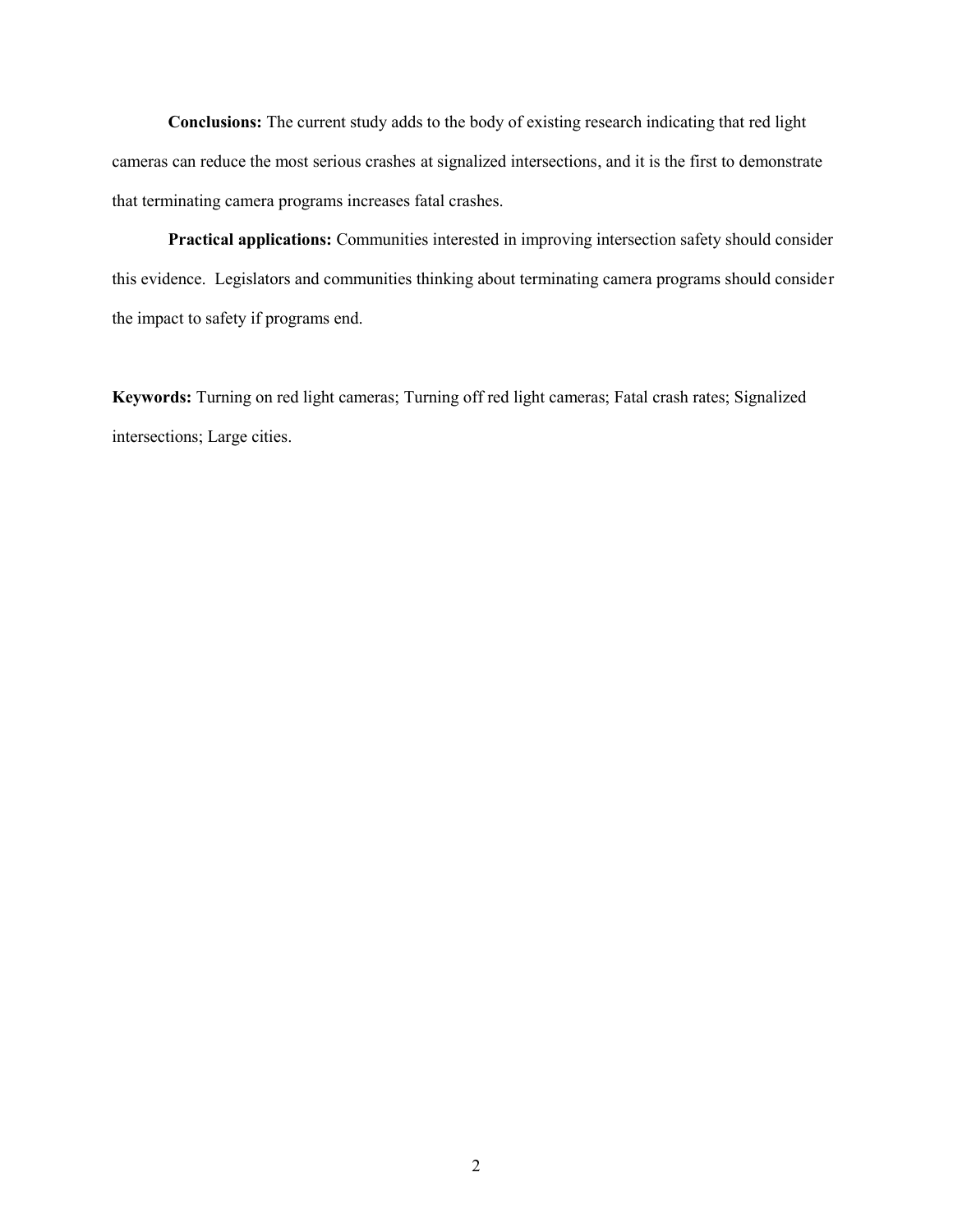#### **1. Introduction**

In 2014, more than 2.5 million police-reported motor vehicle crashes in the United States occurred at intersections or were intersection-related, accounting for 43 percent of all police-reported crashes (Insurance Institute for Highway Safety, 2016a). These crashes resulted in about 55,000 serious nonfatal injuries and 7,697 deaths. More than a third of these deaths occurred at signalized intersections.

Running a red light is a common traffic violation, although drivers view red light running as dangerous. A 2015 national survey of drivers found that while 59 percent thought that running red lights was a very serious threat to personal safety, 39 percent reported driving through a traffic light that had just turned red in the past month (AAA Foundation for Traffic Safety, 2016). A study observing 19 intersections in four states found that there was an average of 3.2 red light running violations per intersection per hour (Hill & Lindy, 2003).

Red light running violations can have tragic consequences. In 2014, 709 people were killed and an estimated 126,000 were injured in police-reported red light running crashes, and more than half of those killed were pedestrians, bicyclists, or occupants of vehicles struck by red light runners (Insurance Institute for Highway Safety, 2016a).

Traditional police enforcement of red light running can help mitigate the problem, but other demands on police resources can limit its effectiveness. Red light cameras are a countermeasure that increases the public's perception that there is a high likelihood of being apprehended for running a red light. The installation of red light cameras has led to significant reductions in red light running violation rates at intersections with cameras, and at nearby signalized intersections without cameras (McCartt & Hu, 2014; Retting, Williams, Farmer, & Feldman, 1999a; Retting, Williams, Farmer, & Feldman, 1999b). Red light cameras also have been shown to reduce injury crashes (Aeron-Thomas & Hess, 2005; Retting & Kyrychenko, 2002). For example, Retting and Kyrychenko (2002) found that after the installation of red light cameras in Oxnard, California, injury crashes declined by 29 percent and right angle crashes involving injuries dropped by 68 percent at signalized intersections.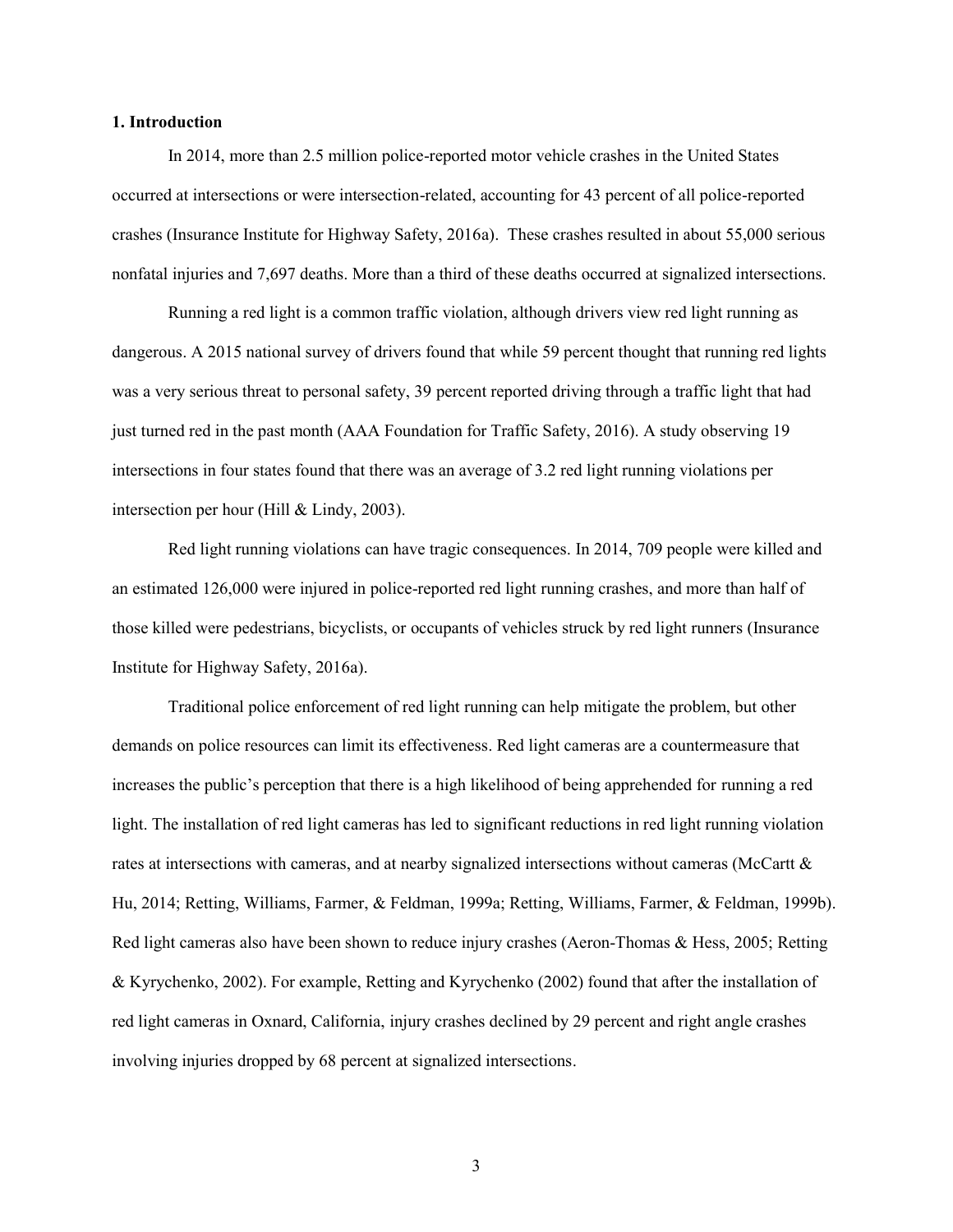Hu, McCartt, and Teoh (2011) performed the first study that investigated the effects of red light cameras on fatal crashes in large U.S. cities. Among the 99 cities with more than 200,000 residents in 2008, 14 cities were identified with red light camera enforcement programs for all of 2004-08 but not at any time during 1992-96, and 48 cities were identified without camera programs during either period. Analyses compared the citywide per capita rate of fatal red light running crashes and the citywide per capita rate of all fatal crashes at signalized intersections during the two study periods, and rate changes were compared for cities with and without camera programs. After controlling for population density and land area, the rates of fatal red light running crashes and all fatal crashes at signalized intersections were 24 percent and 17 percent lower, respectively, in cities with cameras during 2004-08 than what would have been expected without cameras.

Surveys of residents of cities with red light camera programs have found that a large majority of residents in most cities favor the programs (Cicchino, Wells, & McCartt, 2014; McCartt & Eichelberger, 2012). Yet, despite public support and the clear benefits of red light cameras, the programs have been controversial. Although the number of U.S. municipalities using red light camera enforcement increased rapidly before peaking in 2012 at 533 communities, by 2015 this number declined to 467 communities. Although new camera programs continued to be added, 158 communities ended their red light camera programs between 2010 and 2015. Communities have ended programs for a variety of reasons including changes in state law disallowing red light cameras, public referendums where voters rejected cameras, decisions by local government, court rulings, and lapsed contracts with vendors. Numerous studies have examined the safety effects of red light camera enforcement, but few if any strong studies have examined the effects of terminating camera programs on crashes.

The goals of the current study were twofold. The first was to update Hu et al.'s (2011) estimates of the effects of installing red light cameras on per capita rates of fatal red light running crashes and per capita rates of all fatal crashes at signalized intersections in large cities. The current study accounted for the effects of the economy, used a more rigorous design that accounts for trends in crash rates over time within cities, and examined a larger number of cities with red light cameras than Hu et al. (2011). Trends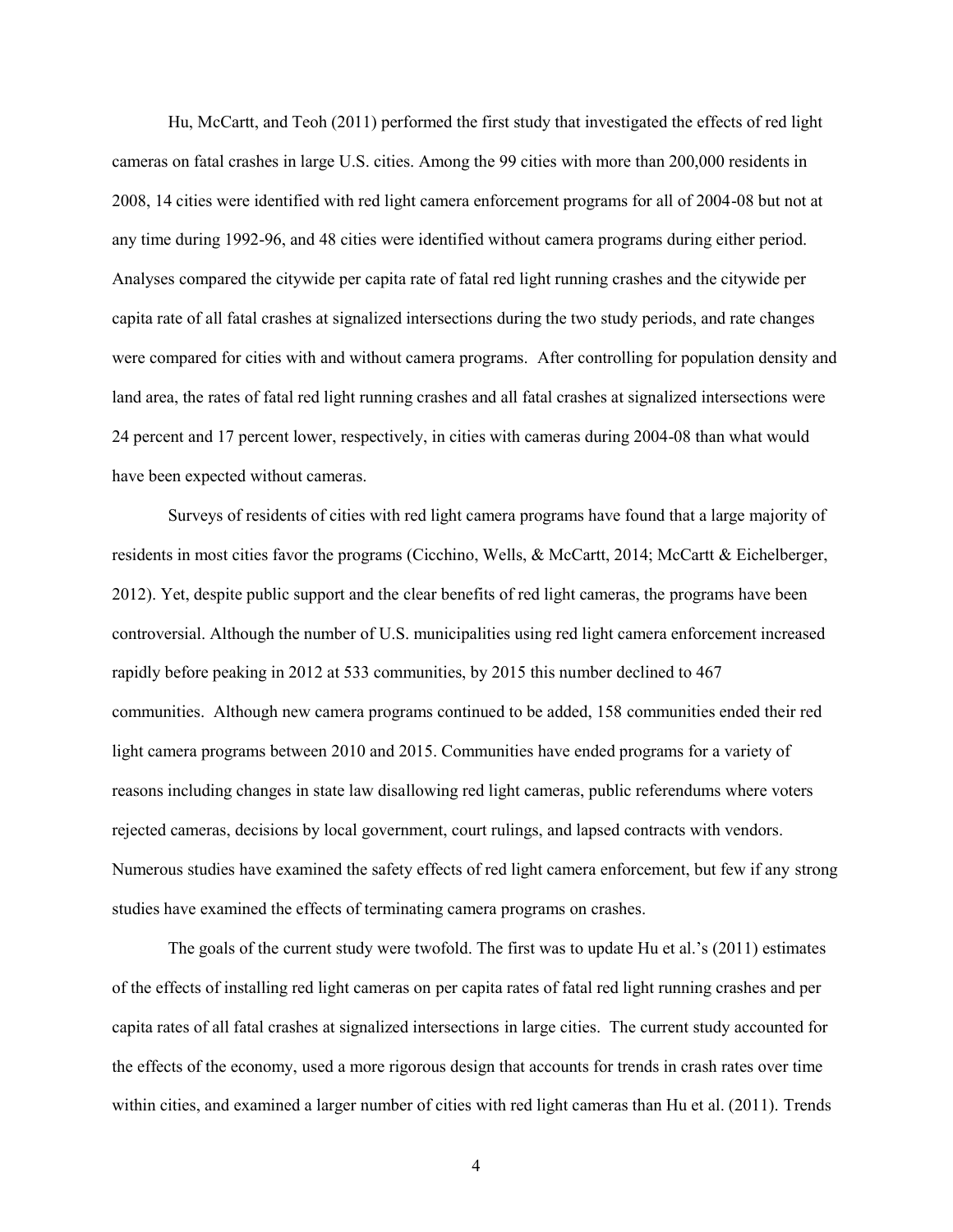in per capita fatal crash rates over time were compared for cities with and without camera programs for each crash measure. The second goal was to assess the effects of deactivating red light camera programs on per capita rates of fatal red light running crashes and per capita rates of all fatal crashes at signalized intersections. For each fatal crash measure, temporal trends in crash rates were compared for cities that turned off cameras and cities with continuous camera programs.

## **2. Method**

The first U.S. community with a camera program for traffic enforcement was New York City, which tested one red light camera in 1992 and turned on more cameras in the following year. The number of communities using red light cameras has increased dramatically since then (Insurance Institute for Highway Safety, 2016b). Fatal crash data at the time of the current study were available only through 2014, so analyses covered the period 1992-2014.

Large U.S. cities were defined as those with more than 200,000 residents; there were 117 such cities in 2014 (U.S. Census Bureau, 2014). Information on red light camera programs in these 117 cities was obtained from news reports and calls to city police departments or public works departments. For cities with camera enforcement, program start and end dates were obtained. Other historical information was sought but was not available for all cities, including the number of cameras and number of signalized intersections over time.

Among the 117 cities in this study, 57 cities turned on red light cameras at some point during 1992-2014, and the cameras remained on in 2014; 38 cities had no camera programs during the entire time period; 20 cities turned cameras on and later turned them off, including 3 cities (Los Angeles, CA; San Diego, CA; Houston, TX) that turned cameras off twice; and 2 cities (Virginia Beach, VA, and Arlington, VA) that turned cameras off and later turned them on.

Data on fatal crashes at intersections with signal lights in each city were extracted for 1992-2014 from the Fatality Analysis Reporting System (FARS), which contains detailed information on all fatal motor vehicle crashes occurring on U.S. public roads (National Highway Traffic Safety Administration,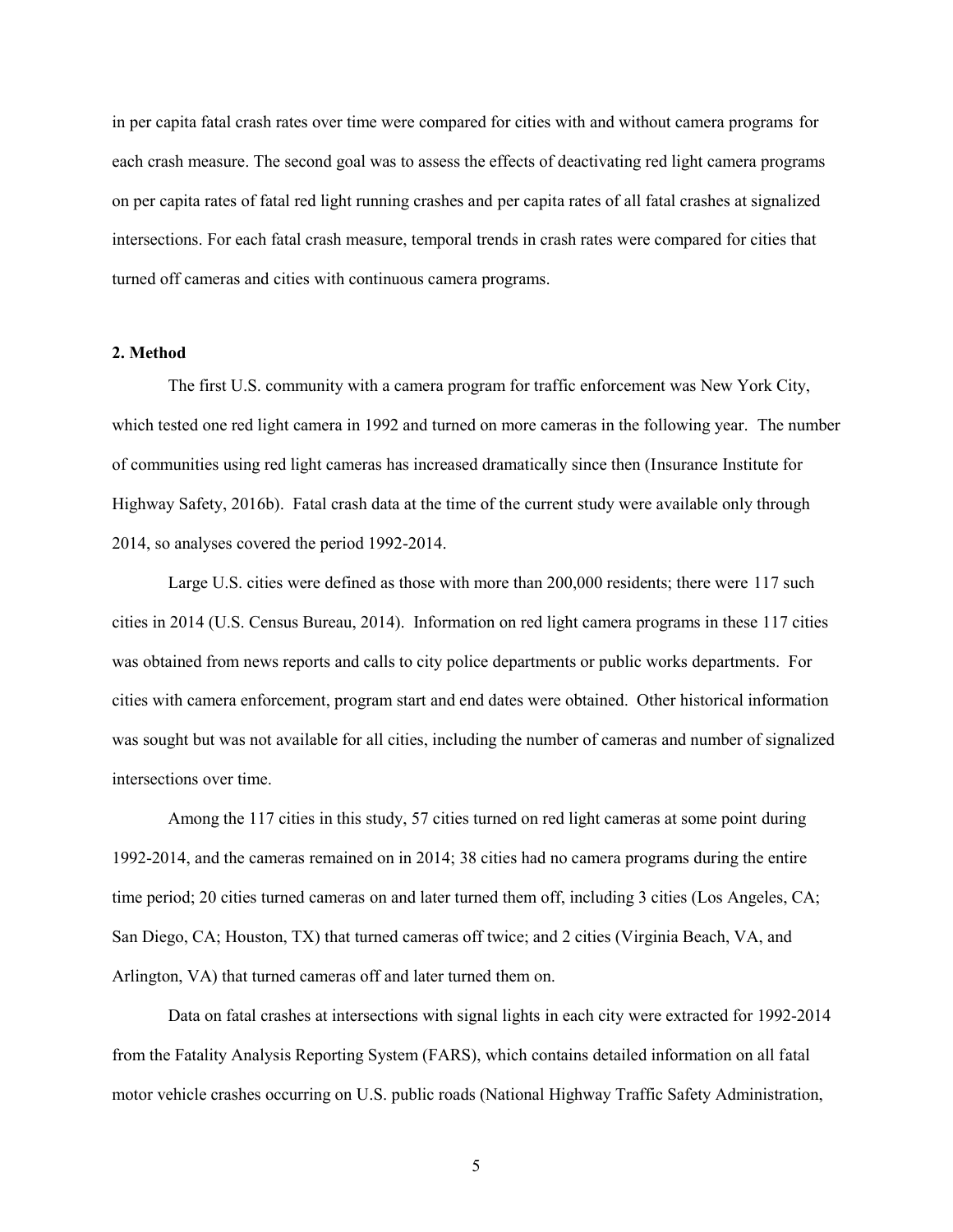1992-2014). Fatal red light running crashes were defined as the subset of these crashes that involved a driver traveling straight who was assigned the driver level contributing factor of "failure to obey traffic control devices." This definition was developed jointly by the Insurance Institute for Highway Safety and Federal Highway Administration so that consistent estimates of red light running crash losses would be produced (Retting, 2006). Annual counts of fatal red light running crashes and all fatal crashes at signalized intersections were obtained for each of the 117 cities in each year during 1992-2014.

Annual population estimates for 1992-2014 were obtained for each city from the U.S. Census Bureau (1999, 2010a, 2014). For each city in each year, the annual per capita rates of fatal red light running crashes and rates of all fatal crashes at signalized intersections were calculated as the annual fatal crash counts divided by annual population estimates (crashes per million population). Census information on cities' land areas is available only from the decennial reports (U.S. Census Bureau, 1990, 2000, 2010b). Therefore, the 1990 land area data were used for years 1992-99, the 2000 data for years 2000-09, and the 2010 data for years 2010-14. Six of the 117 cities in the study (Gilbert, AZ; Chula Vista, CA; Louisville, KY; Fayetteville, NC; Winston-Salem, NC; Laredo, TX) had substantial changes in land areas (more than 50% increase) during the study period. These six cities, of which five had no camera programs and the remaining one (Fayetteville, NC) had turned cameras off, were excluded from analyses.

The annual population density was calculated as the population divided by the land area. Hu et al. (2011) found that an increase in population density was associated with decreases in fatal crash rates, although not always significantly. A possible explanation is that denser populations generally lead to lower travel speeds and thus fewer fatal crashes (Cerrelli, 1997).

Annual unemployment rates during 1992-2014 were obtained for each city from the U.S. Bureau of Labor Statistics (1992-2014). Annual unemployment rate was included to account for potential effects of the economy on fatal crash rates. It is well-established that fatal crash rates and economic factors are associated with one another (Partyka, 1991).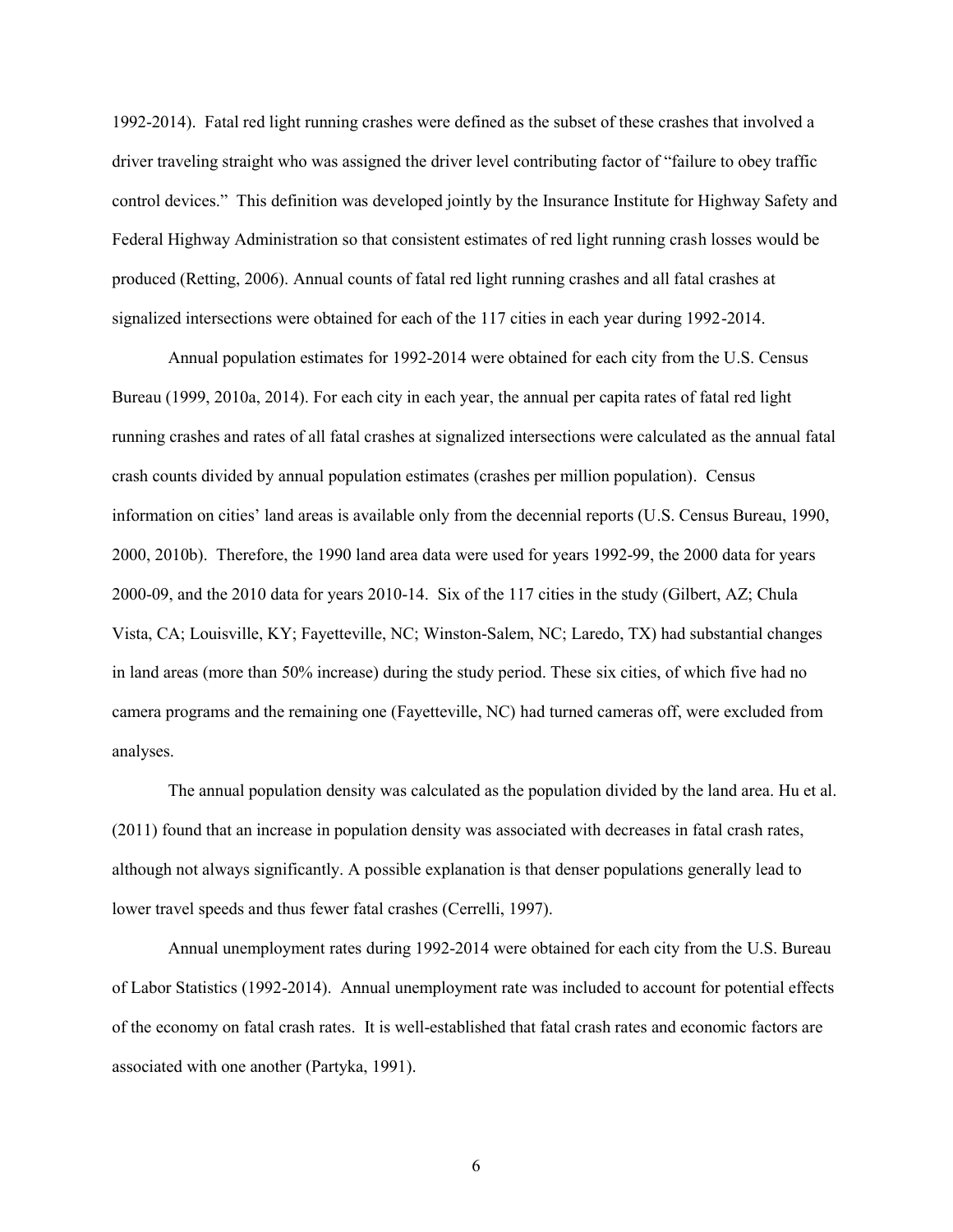## *2.1. Analyses of effects of turning on red light cameras*

Years 1992-2014 represented the study period. The 57 cities that turned cameras on and kept them on comprised the camera group. The 33 non-camera cities without substantial changes in land areas comprised the control group. The 22 cities where cameras had been turned off during the study period were excluded from these analyses. Table 1 lists cities in the camera and control groups and the program start year in each camera city.

Using the city-specific data, Poisson regression models were used to rigorously examine the relationship of camera enforcement and other variables with fatal crashes. The Poisson models accounted for the autoregressive (first order) covariance structure due to repeated measures, because each independent unit of analysis (city) had 23 consecutive annual observations (years 1992-2014). Separate models were developed for the fatal red light running crashes and all fatal crashes at signalized intersections, with the annual crash counts as the dependent variable and annual population per million as the exposure variable. Independent variables in the models were number of years since 1992, individual city indicators, annual population density (in thousands of people per square mile), annual unemployment rate, and a camera indicator.

For each of the 57 camera cities, the camera indicator had a value of 0 for the years prior to the program start year and 1 for the years with active camera programs. For the 33 control cities, the camera indicator had a value of 0 for all years. After accounting for the effects of population density, unemployment rates, and other uncontrolled differences among cities, the camera indicator tested whether temporal trends in fatal crash rates in camera cities changed from before to after cameras were turned on, relative to the trends in control cities. The estimated change in annual crash rate trends in camera cities from before to after cameras were turned on, relative to the trends in control cities, was taken as the primary measure of effectiveness. It was interpreted as the change in annual fatal crash rates for cities with camera programs during the years cameras were active beyond what would have been expected absent the programs. For example, if the estimated parameter for the camera indicator was -0.2396 in the model of fatal red light running crashes, the average annual crash rate after cameras were turned on was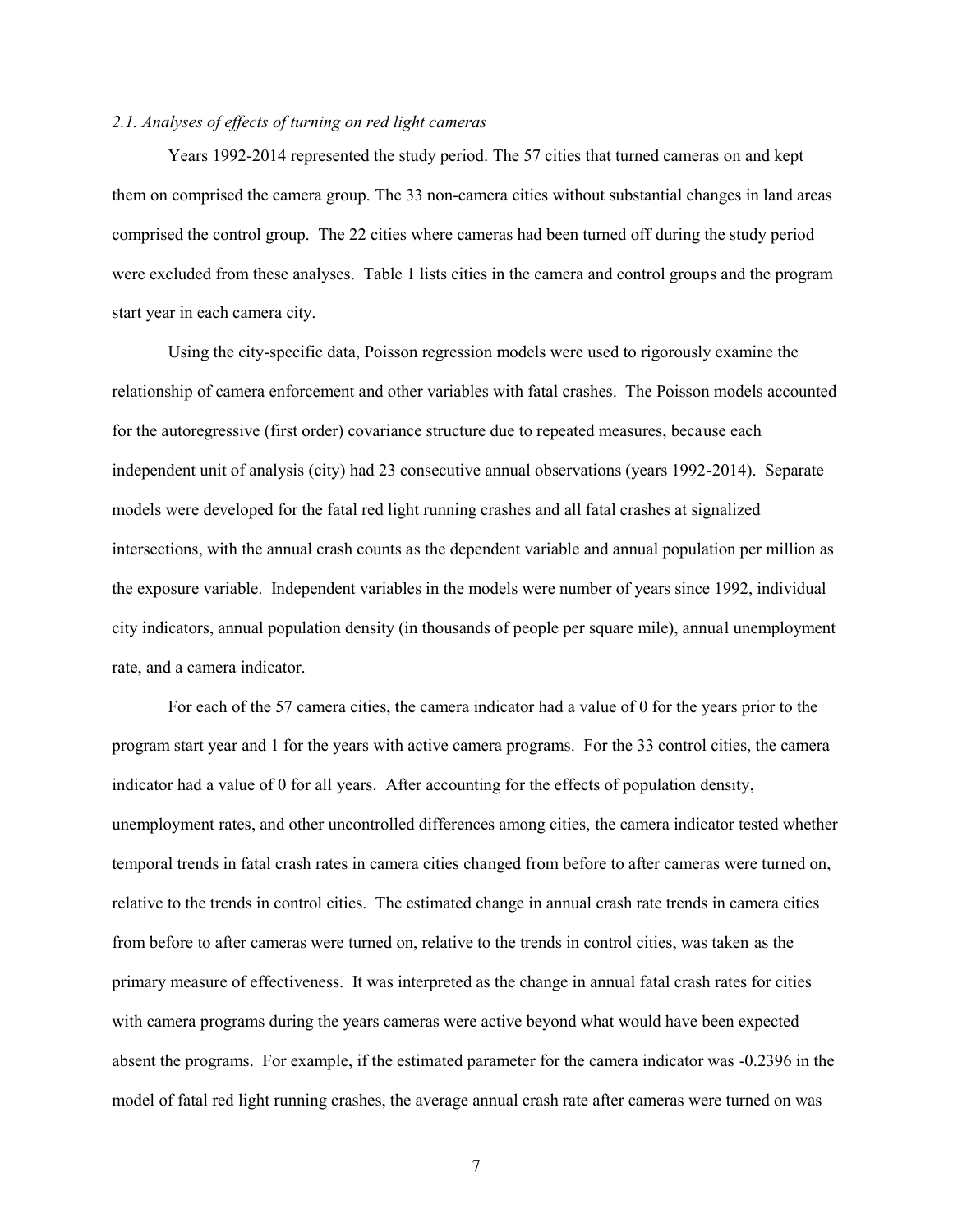21.3 percent lower ([exp(-0.2396)-1]×100) than would have been expected without cameras. Variables

with p-values less than 0.05 were taken as statistically significant.

| <b>rapic 1.</b> Chus menaded in camera and control groups for anaryses of checks of tarining on cameras | Program                          |                       | Program                         |                     | Program                  |
|---------------------------------------------------------------------------------------------------------|----------------------------------|-----------------------|---------------------------------|---------------------|--------------------------|
| City                                                                                                    | start year* City                 |                       | start year* City                |                     | start year*              |
| Cities in camera group                                                                                  |                                  |                       |                                 |                     |                          |
| New York, NY                                                                                            | 1993                             | Modesto, CA           | 2005                            | New Orleans, LA     | 2008                     |
| Mesa, AZ                                                                                                | 1997                             | Philadelphia, PA      | 2005                            | Tacoma, WA          | 2008                     |
| Oxnard, CA                                                                                              | 1997                             | Atlanta, GA           | 2006                            | Tucson, AZ          | 2008                     |
| San Francisco, CA                                                                                       | 1997                             | Cleveland, OH         | 2006                            | Orlando, FL         | 2009                     |
| Scottsdale, AZ                                                                                          | 1997                             | Columbus, OH          | 2006                            | Spokane, WA         | 2009                     |
| Sacramento, CA                                                                                          | 1999                             | Plano, TX             | 2006                            | Aurora, IL          | 2010                     |
| Washington, DC                                                                                          | 2000                             | Seattle, WA           | 2006                            | Memphis, TN         | 2010                     |
| Chandler, AZ                                                                                            | 2001                             | Arlington, TX         | 2007                            | Newark, NJ          | 2010                     |
| Fremont, CA                                                                                             | 2001                             | Corpus Christi, TX    | 2007                            | Chesapeake, VA      | 2011                     |
| Toledo, OH                                                                                              | 2001                             | Dallas, TX            | 2007                            | Des Moines, IA      | 2011                     |
| Phoenix, AZ                                                                                             | 2002                             | El Paso, TX           | 2007                            | Jersey, NJ          | 2011                     |
| Portland, OR                                                                                            | 2002                             | Irving, TX            | 2007                            | Miami, FL           | 2011                     |
| Bakersfield, CA                                                                                         | 2003                             | Riverside, CA         | 2007                            | Rochester, NY       | 2011                     |
| Santa Ana, CA                                                                                           | 2003                             | St. Louis, MO         | 2007                            | Yonkers, NY         | 2011                     |
| Chicago, IL                                                                                             | 2004                             | Austin, TX            | 2008                            | Jacksonville, FL    | 2012                     |
| Garland, TX                                                                                             | 2004                             | Baton Rouge, LA       | 2008                            | St. Petersburg, FL  | 2012                     |
| Raleigh, NC                                                                                             | 2004                             | Denver, CO            | 2008                            | Tampa, FL           | 2012                     |
| Stockton, CA                                                                                            | 2004                             | Fort Worth, TX        | 2008                            | Richmond, VA        | 2013                     |
| Aurora, CO                                                                                              | 2005                             | Montgomery, AL        | 2008                            | Norfolk, VA         | 2014                     |
| Cities in control group                                                                                 |                                  |                       |                                 |                     |                          |
| Anaheim, CA                                                                                             | $\hspace{0.05cm}$                | Fort Wayne, IN        | $\hspace{0.05cm}$               | North Las Vegas, NV |                          |
| Anchorage, AK                                                                                           | $\overbrace{\hspace{15em}}$      | Henderson, NV         |                                 | Oklahoma City, OK   |                          |
| Birmingham, AL                                                                                          | $\overbrace{\qquad \qquad }^{}$  | Huntington Beach, CA  | $\overbrace{\qquad \qquad }^{}$ | Omaha, NE           |                          |
| Boise City, ID                                                                                          | $\overbrace{\phantom{aaaaa}}$    | Indianapolis, IN      |                                 | Pittsburgh, PA      |                          |
| Boston, MA                                                                                              |                                  | Irvine, CA            |                                 | Reno, NV            |                          |
| Buffalo, NY                                                                                             | $\overbrace{\phantom{aaaaa}}^{}$ | Las Vegas, NV         | $\overbrace{\phantom{aaaaa}}$   | San Antonio, TX     | $\overline{\phantom{0}}$ |
| Cincinnati, OH                                                                                          | $\hspace{0.05cm}$                | Lexington-Fayette, KY | $\overline{\phantom{0}}$        | San Jose, CA        |                          |
| Columbus, GA                                                                                            | $\overline{\phantom{0}}$         | Lincoln, NE           |                                 | St. Paul, MN        |                          |
| Detroit, MI                                                                                             | $\overline{\phantom{0}}$         | Madison, WI           |                                 | Tulsa, OK           | $\qquad \qquad$          |
| Durham, NC                                                                                              | $\overline{\phantom{0}}$         | Milwaukee, WI         |                                 | Honolulu, HI        |                          |
| Fontana, CA                                                                                             |                                  | Nashville, TN         |                                 | Wichita, KS         |                          |

**Table 1.** Cities included in camera and control groups for analyses of effects of turning on cameras

\**Note:* If a program started prior to or on July 1 in a year, this year was coded as the start year. If cameras were turned on after July 1 in a year, the following year was coded as the start year.

# *2.2. Analyses of effects of turning off red light cameras*

Unlike the camera cities in the analyses of turning cameras on that were scattered across the country, 13 of the 19 cities that turned cameras off without substantial changes in land areas during the study period were clustered in California, Arizona, Colorado, New Mexico, and Texas. The remaining six cities were located in North Carolina, Maryland, Minnesota, Missouri, and Florida. Among the 19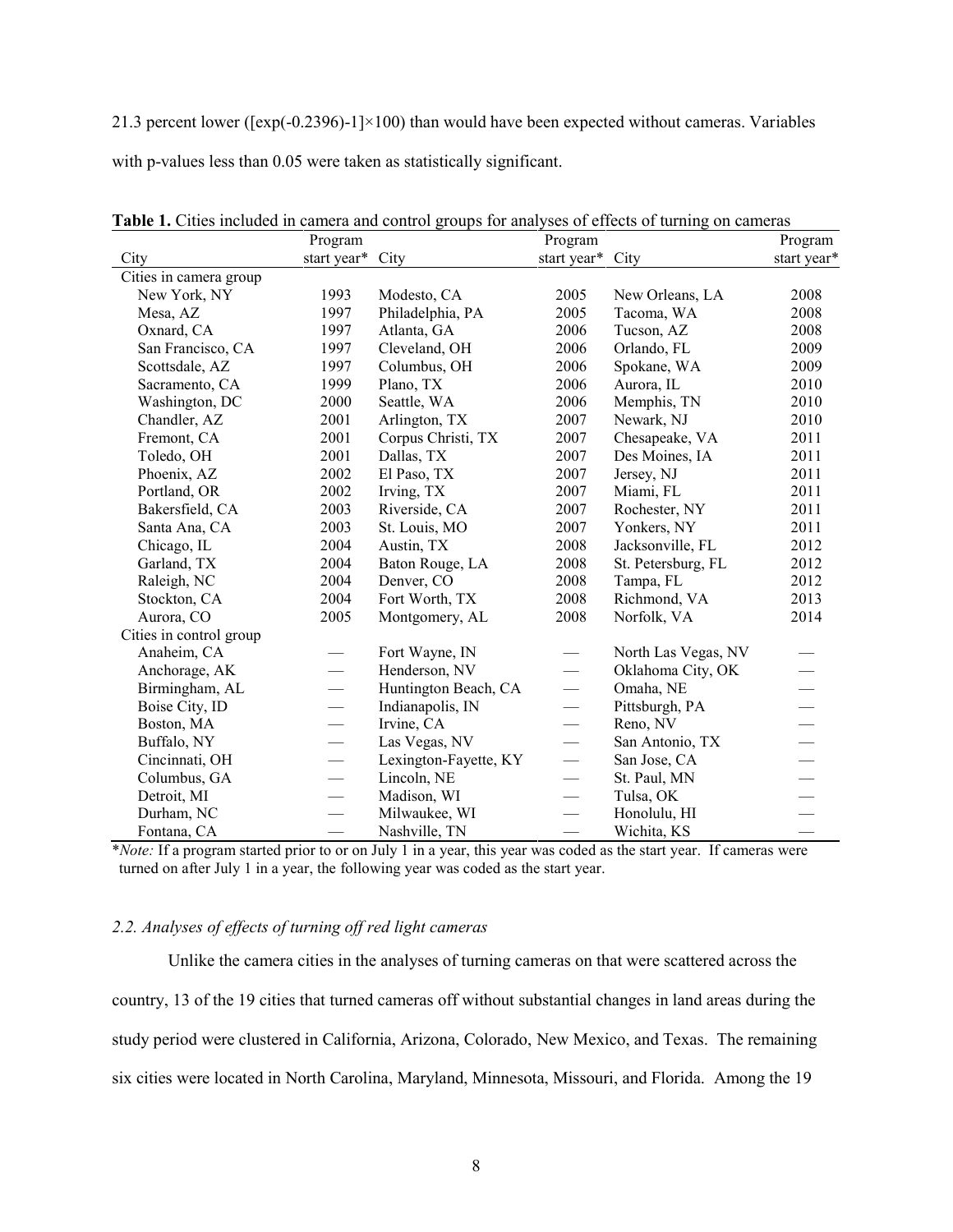camera-off cities, the earliest year when cameras were turned on was 1998. To make control cities comparable with the camera-off cities, among the 57 cities with continuous camera programs, only those that regionally matched the camera-off cities and that turned on cameras in or after 1998 were included in analyses. Thirty-one cities with continuous camera programs were included in the control group. The 33 cities with no camera programs during the entire time period and the two cities that turned cameras off and then turned them back on were excluded from the analyses.

Of the 19 study cities that turned cameras off, five cities turned off cameras during 2005-08 and 14 cities turned off cameras within the latest 5 years for which fatal crash data were available (2010-14). Separate analyses were performed to evaluate the effects of ending camera programs by including the 14 cities that turned off cameras during 2010-14 as the camera-off city group and by including all the 19 cities as the camera-off city group.

The analyses that included 14 cities that ended camera programs during 2010-14 were the primary camera-off analyses in the study. Because the analyses with 19 camera-off cities included several that turned off cameras during 2005-08, the estimated effects of ending camera enforcement might have been confounded by the U.S. economic downturn immediately afterward and other changes that might have occurred during the relatively long periods after cameras were turned off. For the analyses including 14 camera-off cities, the control cities were limited to those 29 that regionally matched the camera-off cities.

Table 2 lists cities in the camera-off and control groups and the years when cameras were turned on and off, if applicable, in each city. No city with continuous camera programs activated the cameras in 1998. The programs in Houston, TX, and Long Beach, CA, were turned off in late 2010 (November and December) and the program end year for both cities was coded as 2011. Three of the camera-off cities turned cameras off twice. For Los Angeles and San Diego, CA, only the effects of the second camera-off event were evaluated by using observations in years since the second camera programs began. For Houston, TX, the second program lasted for less than 2 months (July 9-August 24, 2011). The effects of the first camera-off event were evaluated, and year 2011 was treated as a camera-off year. For each of the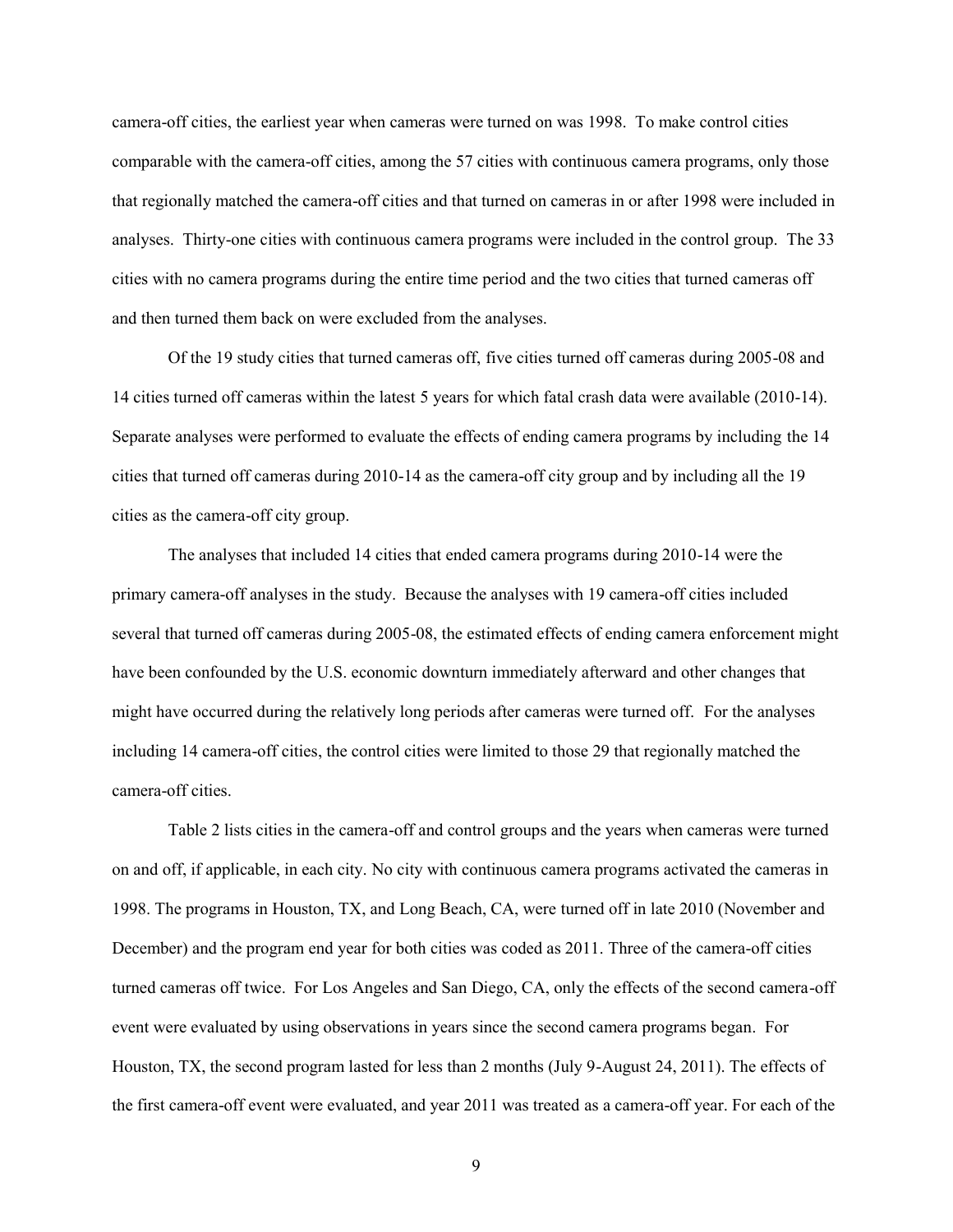cities included in the analyses, the study period started from the year when the cameras were turned on (as shown in Table 2) and ended in 2014. Observations in years before cameras were turned on were not included in the analyses.

Similar to the analyses of the effects of turning on cameras as described earlier, for both the analyses with 14 camera-off cities and 19 camera-off cities, Poisson regression models were used to examine the relationship of turning off camera enforcement and other variables with fatal crash rates. Analyses accounted for the autoregressive (first order) covariance structure due to repeated measures in each city. Independent variables in the model were number of years since cameras were turned on, individual city indicators, annual population density (in thousands of people per square mile), annual unemployment rate, and a camera-off indicator. For each of the camera-off cities, the camera-off indicator had a value of 0 for the years with an active camera program and 1 for the years after the camera program was terminated. For the control cities, the camera-off indicator had a value of 0 for all years.

The camera-off indicator tested whether temporal trends in fatal crash rates in camera-off cities changed from before to after cameras were turned off, relative to trends in cities with continuous camera programs, after accounting for the effects of population density and unemployment rates and other uncontrolled differences among cities. The estimated change in annual crash rate trends in camera-off cities from before to after cameras were turned off, relative to the trends in control cities, was taken as the primary measure of effectiveness. It was interpreted as the change in annual fatal crash rates for cities that turned off camera programs during the years cameras were off beyond what would have been expected had the programs not been terminated. For example, if the estimated parameter for the camera off indicator was 0.2631 in the model of fatal red light running crashes, the average annual crash rate after cameras were turned off was 30.1 percent higher ( $[\exp(0.2631)-1]\times100$ ) than would have been expected if cameras had not been turned off. Variables with p-values less than 0.05 were taken as statistically significant.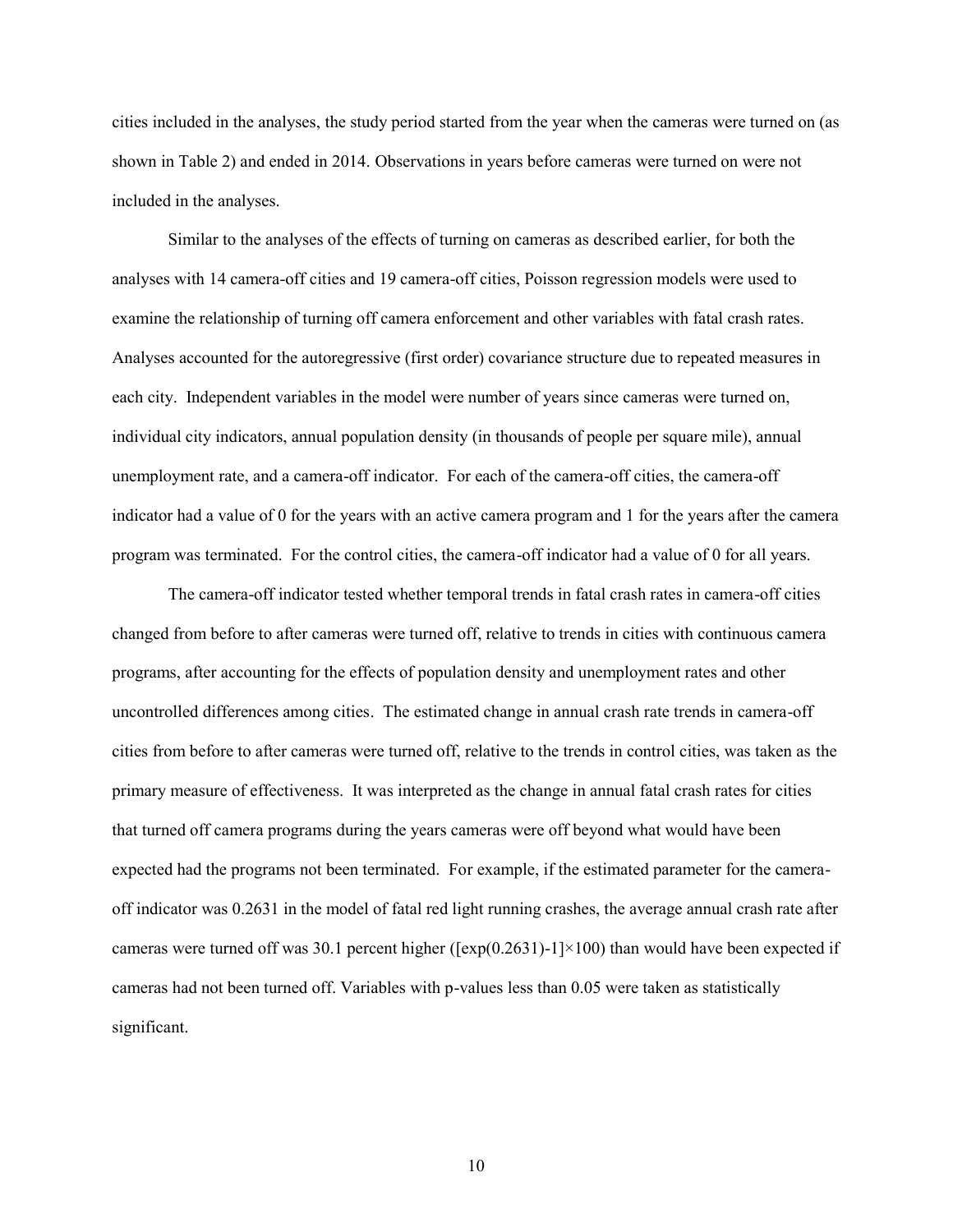|                                  | Program Program                               |                                 |                      | Program | Program                                       |
|----------------------------------|-----------------------------------------------|---------------------------------|----------------------|---------|-----------------------------------------------|
| City                             | start year <sup>1</sup> end year <sup>2</sup> |                                 | City                 |         | start year <sup>1</sup> end year <sup>2</sup> |
| Cities that turned off red light |                                               |                                 |                      |         |                                               |
| camera programs                  |                                               |                                 |                      |         |                                               |
| Charlotte, NC <sup>3</sup>       | 1998                                          | 2006                            | Moreno Valley, CA    | 2007    | 2013                                          |
| Baltimore, MD                    | 1999                                          | 2013                            | Glendale, AZ         | 2008    | 2011                                          |
| Fresno, $CA^3$                   | 2002                                          | 2006                            | Lubbock, $TX^3$      | 2007    | 2008                                          |
| Long Beach, CA                   | 2002                                          | 2011                            | Glendale, CA         | 2008    | 2012                                          |
| Greensboro, NC <sup>3</sup>      | 2003                                          | 2005                            | Kansas City, MO      | 2009    | 2014                                          |
| San Diego, CA                    | 2003                                          | 2013                            | Oakland, CA          | 2009    | 2014                                          |
| Albuquerque, NM                  | 2005                                          | 2012                            | Hialeah, FL          | 2010    | 2012                                          |
| Minneapolis, $MN^3$              | 2005                                          | 2006                            | San Bernardino, CA   | 2010    | 2013                                          |
| Los Angeles, CA                  | 2006                                          | 2012                            | Colorado Springs, CO | 2011    | 2012                                          |
| Houston, TX                      | 2007                                          | 2011                            |                      |         |                                               |
| Cities in control group          |                                               |                                 |                      |         |                                               |
| Sacramento, CA                   | 1999                                          |                                 | Dallas, TX           | 2007    |                                               |
| Washington, DC                   | 2000                                          | $\overline{\phantom{0}}$        | El Paso, TX          | 2007    |                                               |
| Chandler, AZ                     | 2001                                          |                                 | Irving, TX           | 2007    |                                               |
| Fremont, CA                      | 2001                                          | $\overbrace{\hspace{15em}}$     | Riverside, CA        | 2007    |                                               |
| Phoenix, AZ                      | 2002                                          |                                 | St. Louis, MO        | 2007    |                                               |
| Portland, OR                     | 2002                                          | $\overline{\phantom{0}}$        | Austin, TX           | 2008    |                                               |
| Bakersfield, CA                  | 2003                                          | $\overbrace{\hspace{15em}}$     | Denver, CO           | 2008    |                                               |
| Santa Ana, CA                    | 2003                                          | $\overbrace{\hspace{15em}}$     | Fort Worth, TX       | 2008    |                                               |
| Garland, TX                      | 2004                                          | $\overbrace{\hspace{15em}}$     | Tucson, AZ           | 2008    |                                               |
| Raleigh, $NC3$                   | 2004                                          |                                 | Orlando, FL          | 2009    |                                               |
| Stockton, CA                     | 2004                                          |                                 | Des Moines, $IA3$    | 2011    |                                               |
| Aurora, CO                       | 2005                                          | $\overbrace{\qquad \qquad }^{}$ | Miami, FL            | 2011    |                                               |
| Modesto, CA                      | 2005                                          | $\overbrace{\hspace{15em}}$     | Jacksonville, FL     | 2012    | $\overbrace{\phantom{aaaaa}}$                 |
| Plano, TX                        | 2006                                          |                                 | St. Petersburg, FL   | 2012    |                                               |
| Arlington, TX                    | 2007                                          |                                 | Tampa, FL            | 2012    |                                               |
| Corpus Christi, TX               | 2007                                          |                                 |                      |         |                                               |

**Table 2.** Cities included in camera-off and control groups for analyses of effects of turning off cameras

 $1$  If a program started prior to or on July 1 in a year, this year was coded as the start year. If cameras were turned on after July 1 in a year, the following year was coded as the start year.

<sup>2</sup> If cameras were turned off on or after July 1 in a year, the camera-off period started from the following year; if cameras were turned off prior to July 1 in a year, the camera-off period started from this year.

<sup>3</sup> These cities were included only in the analyses with 19 camera-off cities, and were not included in the analyses with 14 cities that turned off cameras during 2010-14.

#### **3. Results**

#### *3.1. Effects of turning cameras on*

Figure 1 shows the average annual per capita rates of all fatal crashes at signalized intersections

(crashes per million population) across cities during 1992-2014 for the camera group and the control

group. During the first several years of the study period, when most of the cities in the camera group had

not turned on camera programs yet, rates of fatal crashes were relatively high in the camera group, and

then the trends went downward for the rest of the study period. In the control group, the rates of fatal

crashes remained relatively stable during the study period. The trends in the average annual rates of fatal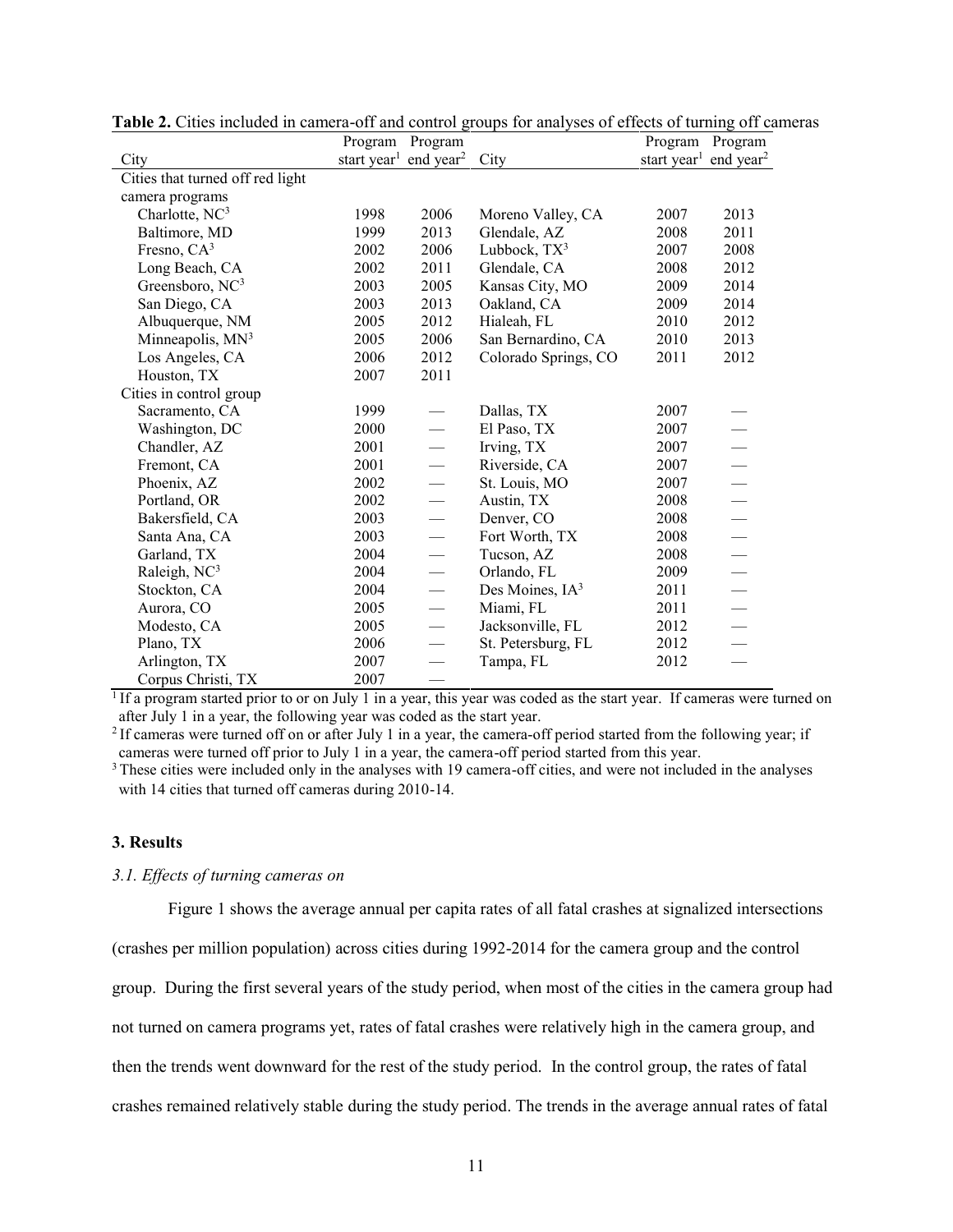red light running crashes were similar to the trends in rates of all fatal crashes at signalized intersections for each city group.



**Figure 1.** Average annual per capita rates of all fatal crashes at signalized intersections (crashes per million population) for camera and control groups for analyses of effects of turning on cameras, 1992- 2014

Table 3 lists results of the Poisson regression model that estimated the effects of red light camera enforcement and other predictors on the per capita rate of fatal red light running crashes. The estimates for the city indicators are not included in Table 3 or in subsequent tables. After accounting for the effects of other predictors, the rate of fatal red light running crashes significantly decreased by 1.9 percent per year since 1992 in cities with no cameras. An increase in population density (in thousands of people per square mile) and one-point increase in the unemployment rate reduced the rate of fatal red light running crashes by an estimated 11.4 and 3.3 percent, respectively. Both changes were significant. The estimated effect of camera enforcement on the rate of fatal red light running crashes was obtained by interpreting camera-on indicator directly. Based on this parameter, the annual rate of fatal red light running crashes in cities with cameras programs after cameras were turned on was 21.3 percent lower than what would have been expected without cameras. This difference was significant.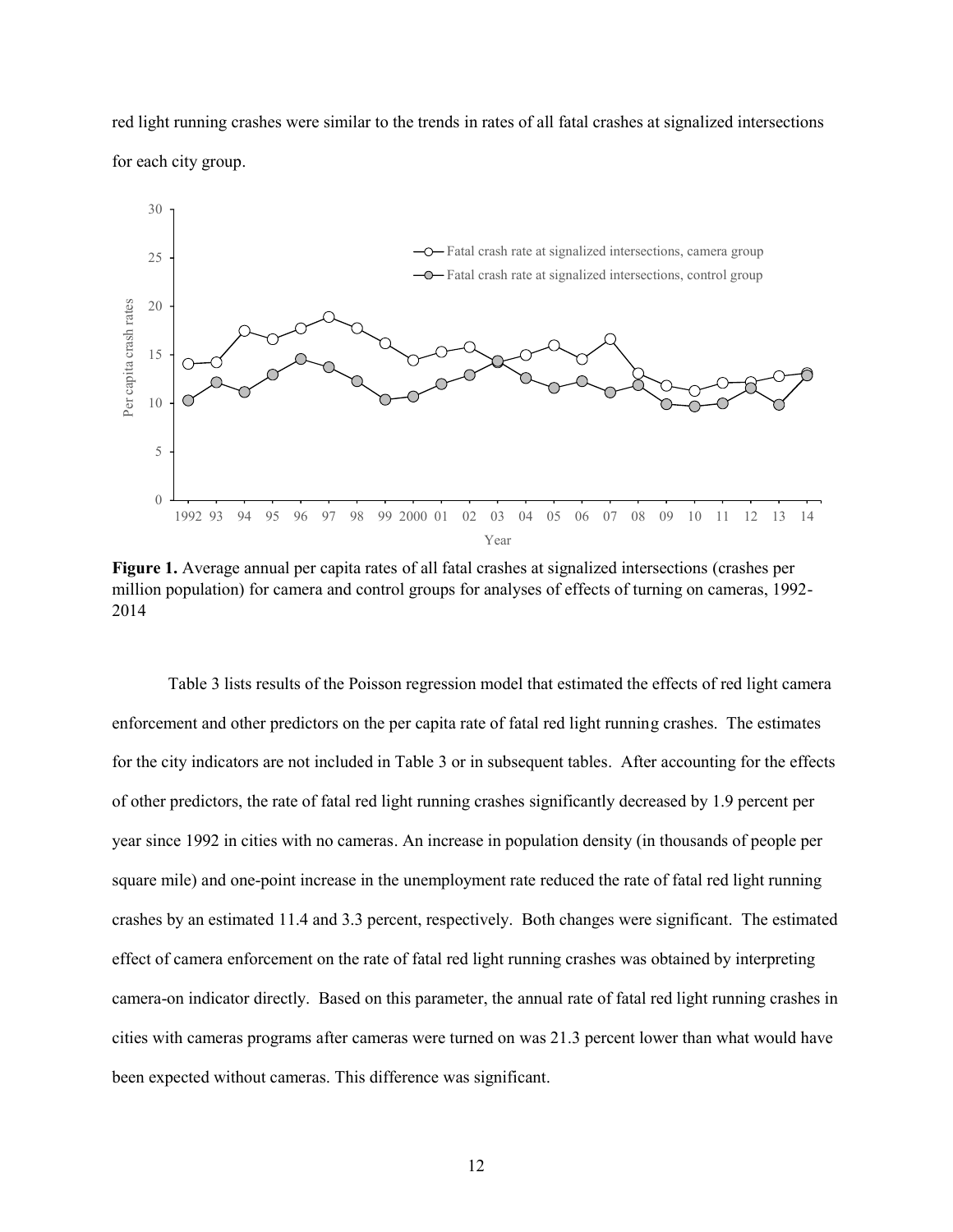|                                                                 |           | Percent<br>change in | Standard |         |          |
|-----------------------------------------------------------------|-----------|----------------------|----------|---------|----------|
| Parameter                                                       | Estimate  | crash rates*         | Error    | Ζ       | P value  |
| Intercept                                                       | 1.8613    |                      | 0.5871   | 3.17    | 0.0015   |
| Number of years since 1992                                      | $-0.0196$ | $-1.9$               | 0.0033   | $-5.97$ | < 0.0001 |
| Population density (in thousands of<br>people per square mile)  | $-0.1208$ | $-11.4$              | 0.0342   | $-3.53$ | 00.0004  |
| Unemployment rate                                               | $-0.0337$ | $-3.3$               | 0.0081   | $-4.16$ | < 0.0001 |
| Camera on indicator (effect of<br>cameras on fatal crash rates) | $-0.2396$ | $-21.3$              | 0.0539   | $-4.45$ | < 0.0001 |

**Table 3.** Poisson model of effects of red light camera enforcement on annual per capita rate of fatal red light running crashes

\**Note:* Percent change in crash rates associated with one-unit increase in the corresponding independent variable.

Table 4 lists results of the Poisson regression model that estimated the effects of red light camera

enforcement and other predictors on the per capita rate of all fatal crashes at signalized intersections.

Based on the camera-on indicator, the annual rate of all fatal crashes at signalized intersections in cities

with cameras programs after cameras were turned on was significantly 14.2 percent lower than what

would have been expected without cameras.

**Table 4.** Poisson model of effects of red light camera enforcement on annual per capita rates of all fatal crashes at signalized intersections

|                                                                 |           | Percent      |          |         |          |
|-----------------------------------------------------------------|-----------|--------------|----------|---------|----------|
|                                                                 |           | change in    | Standard |         |          |
| Parameter                                                       | Estimate  | crash rates* | Error    | Ζ       | P value  |
| Intercept                                                       | 3.2356    |              | 0.2604   | 12.43   | < 0.0001 |
| Number of years since 1992                                      | $-0.0041$ | $-0.4$       | 0.0021   | $-1.95$ | 0.051    |
| Population density (in thousands of<br>people per square mile)  | $-0.0979$ | $-9.3$       | 0.015    | $-6.54$ | < 0.0001 |
| Unemployment rate                                               | $-0.0228$ | $-2.3$       | 0.0049   | $-4.63$ | < 0.0001 |
| Camera on indicator (effect of<br>cameras on fatal crash rates) | $-0.153$  | $-14.2$      | 0.0328   | $-4.66$ | < 0.0001 |

\**Note:* Percent change in crash rates associated with one-unit increase in the corresponding independent variable.

# *3.2. Effects of turning cameras off*

Tables 5 and 6 list results of the Poisson regression models that estimated the effects of ending red light camera enforcement and other predictors on the per capita rate of fatal red light running crashes and on the per capita rate of all fatal crashes at signalized intersections, respectively, by using the 14 cities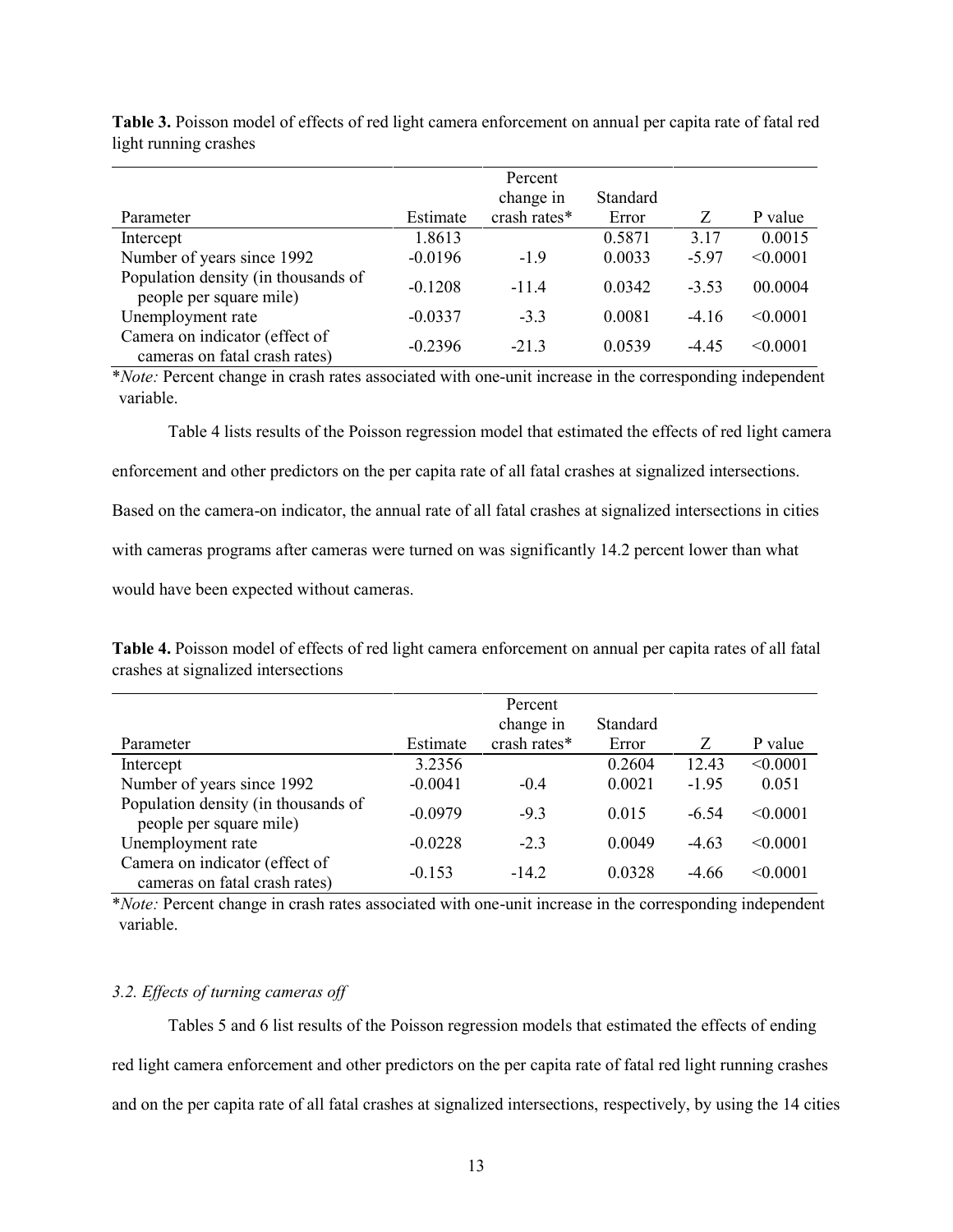that ended camera program during 2010-14. The estimated effects of turning off camera enforcement on the fatal crash rates were obtained by interpreting the camera off indicator directly. Based on this parameter, the annual rate of fatal red light running crashes in the 14 camera-off cities after cameras were turned off was 30.1 percent higher than what would have been expected had cameras not been turned off. The annual rate of all fatal crashes at signalized intersections in camera-off cities after cameras were turned off was 16.1 percent higher than what would have been expected with cameras on. Both increases were significant.

**Table 5.** Poisson model of effects of turning off red light camera enforcement on annual per capita rate of fatal red light running crashes, using 14 cities that turned off cameras during 2010-14

|                                                                                 |           | Percent<br>change in | <b>Standard</b> |         |         |
|---------------------------------------------------------------------------------|-----------|----------------------|-----------------|---------|---------|
| Parameter                                                                       | Estimate  | crash rates*         | Error           | Z       | P value |
| Intercept                                                                       | 7.4598    |                      | 2.2816          | 3.27    | 0.0011  |
| Number of years since cameras were<br>turned on                                 | $-0.0298$ | $-2.9$               | 0.0133          | $-2.24$ | 0.0248  |
| Population density (in thousands of<br>people per square mile)                  | $-0.5979$ | $-45.0$              | 0.2404          | $-2.49$ | 0.0129  |
| Unemployment rate                                                               | $-0.0165$ | $-1.6$               | 0.0166          | $-0.99$ | 0.3203  |
| Camera off indicator (effect of<br>turning off cameras on fatal crash<br>rates) | 0.2631    | 30.1                 | 0.1213          | 2.17    | 0.0301  |

\**Note:* Percent change in crash rates associated with one-unit increase in the corresponding independent variable.

**Table 6.** Poisson model of effects of turning off red light camera enforcement on annual per capita rates of all fatal crashes at signalized intersections, using 14 cities that turned off cameras during 2010-14

|                                                                                 |           | Percent<br>change in | <b>Standard</b> |         |          |
|---------------------------------------------------------------------------------|-----------|----------------------|-----------------|---------|----------|
| Parameter                                                                       | Estimate  | crash rates*         | Error           | Z       | P value  |
| Intercept                                                                       | 6.1968    |                      | 1.2157          | 5.1     | < 0.0001 |
| Number of years since cameras were<br>turned on                                 | $-0.0028$ | $-0.3$               | 0.0079          | $-0.36$ | 0.7221   |
| Population density (in thousands of<br>people per square mile)                  | $-0.3313$ | $-28.2$              | 0.1275          | $-2.6$  | 0.0094   |
| Unemployment rate                                                               | $-0.0182$ | $-1.8$               | 0.0097          | $-1.87$ | 0.0609   |
| Camera off indicator (effect of<br>turning off cameras on fatal crash<br>rates) | 0.1493    | 16.1                 | 0.0705          | 2.12    | 0.0344   |

\**Note:* Percent change in crash rates associated with one-unit increase in the corresponding independent variable.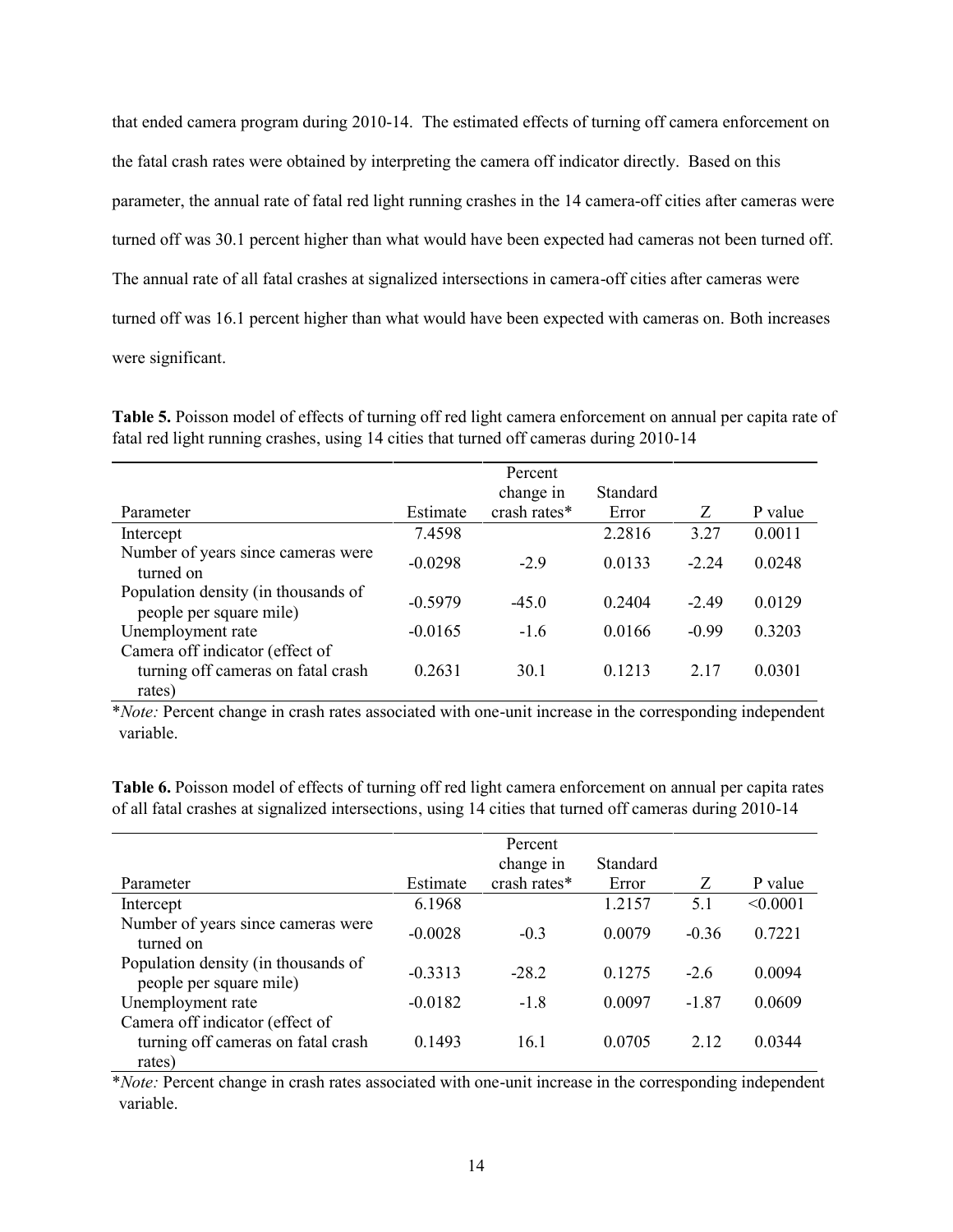Tables 7 and 8 list results of the Poisson regression models that estimated the effects of ending red light camera enforcement and other predictors on the per capita rate of fatal red light running crashes and the rate of all fatal crashes at signalized intersections, respectively, by using all the 19 camera-off cities. Based on the camera off indicator, the annual rates of fatal red light running crashes and all fatal crashes at signalized intersections in the 19 camera-off cities after cameras were turned off were 17.9 and 8.4 percent higher, respectively, than would have been expected had cameras been on. Neither increase was significant.

**Table 7.** Poisson model of effects of turning off red light camera enforcement on annual per capita rate of fatal red light running crashes, using all 19 camera-off cities

|                                                                                 |           | Percent<br>change in | <b>Standard</b> |         |         |
|---------------------------------------------------------------------------------|-----------|----------------------|-----------------|---------|---------|
| Parameter                                                                       | Estimate  | crash rates*         | Error           | Ζ       | P value |
| Intercept                                                                       | 6.0341    |                      | 2.0902          | 2.89    | 0.0039  |
| Number of years since cameras were<br>turned on                                 | $-0.0342$ | $-3.4$               | 0.0125          | $-2.74$ | 0.0061  |
| Population density (in thousands of<br>people per square mile)                  | $-0.4372$ | $-35.4$              | 0.2193          | $-1.99$ | 0.0462  |
| Unemployment rate                                                               | $-0.0274$ | $-2.7$               | 0.0157          | $-1.75$ | 0.0809  |
| Camera off indicator (effect of<br>turning off cameras on fatal crash<br>rates) | 0.1647    | 17.9                 | 0.1131          | 1.46    | 0.1454  |

\**Note:* Percent change in crash rates associated with one-unit increase in the corresponding independent variable.

| Table 8. Poisson model of effects of turning off red light camera enforcement on annual per capita rates |  |
|----------------------------------------------------------------------------------------------------------|--|
| of all fatal crashes at signalized intersections, using all 19 camera-off cities                         |  |

|                                                                                 |           | Percent<br>change in | Standard |         |          |
|---------------------------------------------------------------------------------|-----------|----------------------|----------|---------|----------|
| Parameter                                                                       | Estimate  | crash rates*         | Error    | Ζ       | P value  |
| Intercept                                                                       | 5.2662    |                      | 1.166    | 4.52    | < 0.0001 |
| Number of years since cameras were<br>turned on                                 | $-0.0067$ | $-0.7$               | 0.0077   | $-0.88$ | 0.3804   |
| Population density (in thousands of<br>people per square mile)                  | $-0.2278$ | $-20.4$              | 0.1217   | $-1.87$ | 0.0613   |
| Unemployment rate                                                               | $-0.0233$ | $-2.3$               | 0.0096   | $-2.44$ | 0.0146   |
| Camera off indicator (effect of<br>turning off cameras on fatal crash<br>rates) | 0.0807    | 8.4                  | 0.0685   | 1.18    | 0.2392   |

\**Note:* Percent change in crash rates associated with one-unit increase in the corresponding independent variable.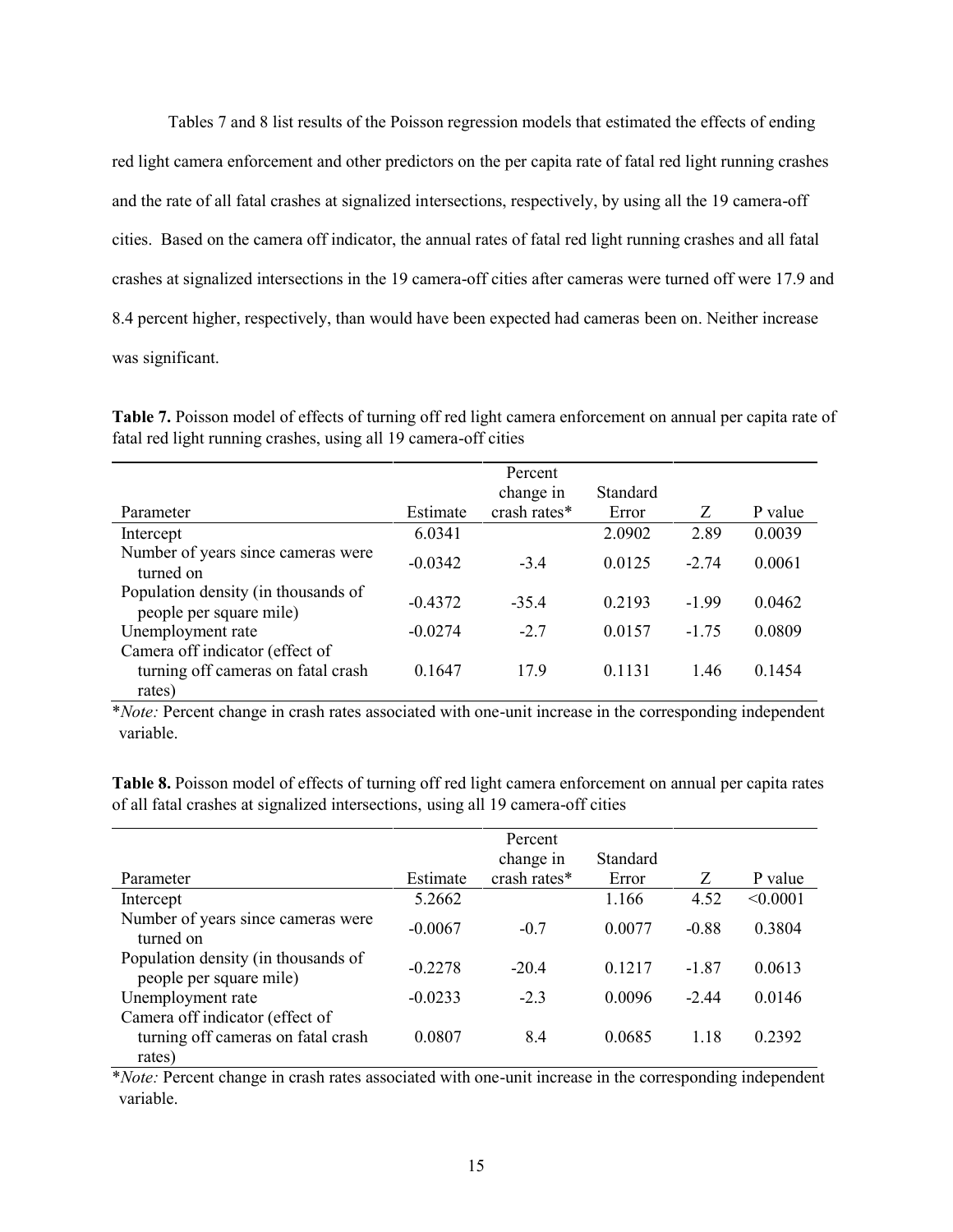### **4. Discussion**

Red light running is a frequent traffic violation with dangerous safety consequences. Prior research found that red light cameras were associated with reductions in red light running, not only at camera-equipped intersections but also at other signalized intersections without cameras (Retting et al., 1999a, 1999b), as well as citywide crash reductions at signalized intersections (Retting and Kyrychenko, 2002).

The current study updated Hu et al. (2011) by using a more rigorous methodology that accounted for trends in fatal crash rates over time within cities and unemployment rates, and by including four times as many cities with red light camera programs as in the original study. Consistent with prior research, the current study confirmed that establishing red light camera programs reduces fatal red light running crash rates and fatal crash rates at signalized intersections. The introduction of red light cameras in large cities cut citywide fatal red light running crash rates by 21 percent and fatal crash rates at signalized intersections by 14 percent, when compared with rates that would have been expected without red light camera enforcement. These estimates are similar in size to the estimated 24 percent decline in fatal red light running crash rates and a 17 percent reduction in fatal crash rates at signalized intersections found in the earlier study. The larger effect of camera enforcement on the rate of fatal red light running crashes would be expected because these are the crashes targeted by cameras. However, if the camera enforcement affected only red light running, then the overall effect at signalized intersections would be only about 6 percent (a 21 percent reduction in the 30 percent of signalized intersection fatal crashes that are coded as red light running). The significant reduction in the rate of all types of fatal crashes at signalized intersections is much larger, 14 percent. Although it is possible that the difference is partly due to undercounting of red light running crashes, the data suggest that cameras have a generalized effect on driver behavior at intersections that extends beyond running red lights.

Just as activating red light cameras has positive safety benefits, the current study found that deactivating them has safety disbenefits. This study is the first to our knowledge to evaluate the effects of terminating camera enforcement on fatal crashes. When red light camera programs were terminated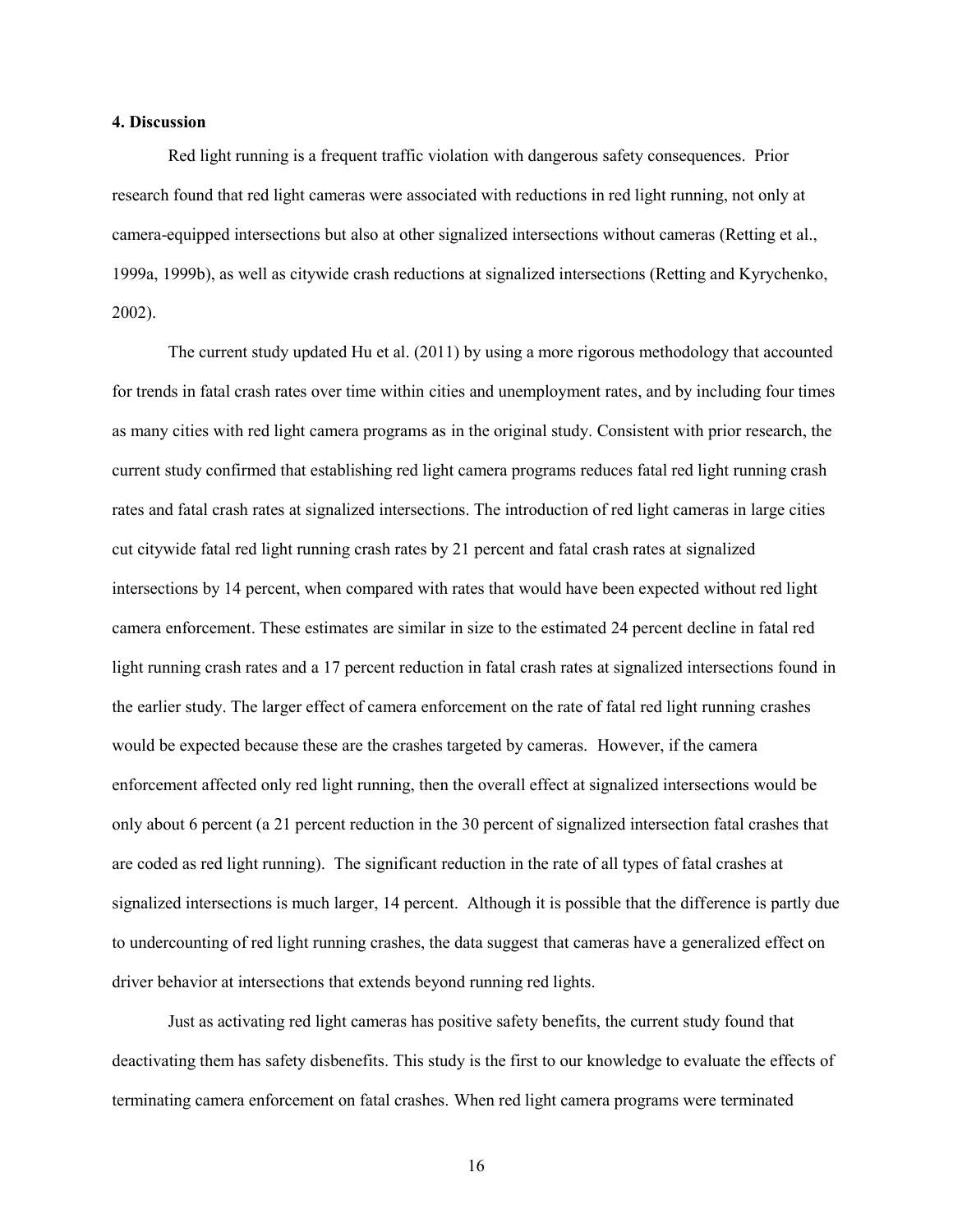during 2010-14 in the 14 cities, fatal red light running crash rates increased 30 percent and fatal crash rates at signalized intersections increased 16 percent from what would have been expected if automated enforcement had continued. Laws are effective at changing behavior when drivers believe they will be detected and apprehended for violating them. Prior research has established that high visibility enforcement of laws governing issues such as seat belt nonuse and alcohol-impaired driving decreases unsafe behavior and crashes, but the prevalence of unsafe behavior and crashes rise when the heightened and publicized enforcement ends (e.g., Jonah & Smith, 1985; Tison & Williams, 2010; Williams & Wells, 2004; Wells et al., 1992; Williams et al., 1987). The current study demonstrates that this phenomenon extends to automated enforcement of red light running. Drivers likely no longer perceive that there is a high probability of receiving a ticket for running red lights when automated enforcement programs end, and thus become less attentive to the driving environment and more willing to violate the law, leading to increases in fatalities.

It is possible that police coding of crashes involving red light running at signalized intersections can be prone to bias, particularly in cities that have recently ended a high-profile automated enforcement program. It is possible, for example, that law enforcement officers may be unwittingly more likely to categorize a crash at a signalized intersection as a red light running crash if the circumstances were unclear. The bias in coding of red light running crashes could potentially inflate estimates of the effects of turning off red light cameras. It is confirming that effects of establishing and terminating red light camera programs were also found on fatal crashes at signalized intersections, where classification bias is not an issue.

The analyses of the effects of terminating camera programs that included all 19 cities that turned off cameras at any time also found increases in both fatal crash rates relative to what would have been expected had cameras remained on. However, the increases were smaller than what was found in the analyses of the 14 cities that turned off cameras during 2010-14 and were not significant. It is possible that the findings in the additional cities that ended camera programs during 2005-08 were confounded by the economic recession that occurred immediately after these cities turned off their cameras, beyond what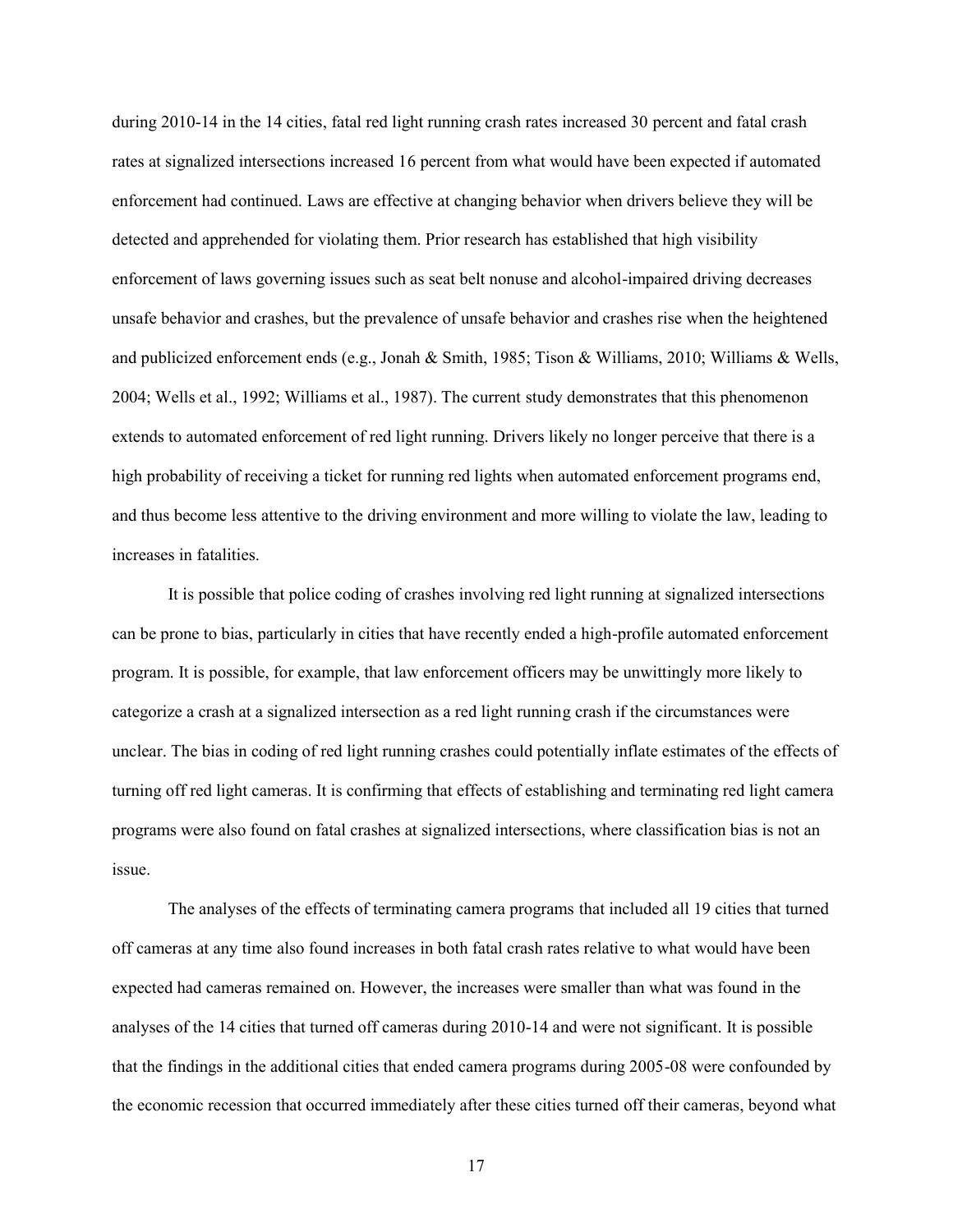could be captured by controlling for unemployment rates. It could also be the case that the increases in fatalities that were seen in cities that shut off cameras recently do not persist at such high levels over time.

Several limitations of the study are worth noting. The definition of red light running crashes excluded some crashes such as those involving a driver making an illegal turn on red. Other factors not included in the study, such as the number of cameras and number of signalized intersections, may have influenced fatal crash rates for the camera cities but could not be examined due to limitations in the data. Attempts were made to obtain historical information on the numbers of red light cameras and signalized intersections in the cities included in the study, but the information could not be obtained for many of the cities. For the analyses of the effects of turning off cameras, most of the study cities that turned off cameras clustered in California, Arizona, Colorado, New Mexico, and Texas. The control cities were regionally matched to these cities that turned off cameras. The effect of turning off cameras in other regions may differ quantitatively, but it is noteworthy that the estimated effect of turning off cameras is statistically consistent with the estimate of the effect of turning on cameras, which is based on more cities in more regions.

The current study adds to the body of existing research indicating that red light cameras can reduce the most serious crashes. This evidence should be considered by communities interested in reducing injuries and fatalities at intersections. Despite the widespread support (Cicchino et al., 2014; McCartt & Eichelberger, 2012) and the safety benefits of red light camera enforcement, cameras remain controversial in some communities. During the past several years, more camera programs were discontinued than were initiated. The current study found that turning off cameras was associated with increases in citywide fatal crash rates at signalized intersections. Legislators and communities considering terminating camera programs should consider the impact to public safety if the programs end.

#### **Acknowledgements**

The authors wish to thank Adrian Lund, Chuck Farmer, and David Zuby for providing guidance regarding the analyses. This work was supported by the Insurance Institute for Highway Safety.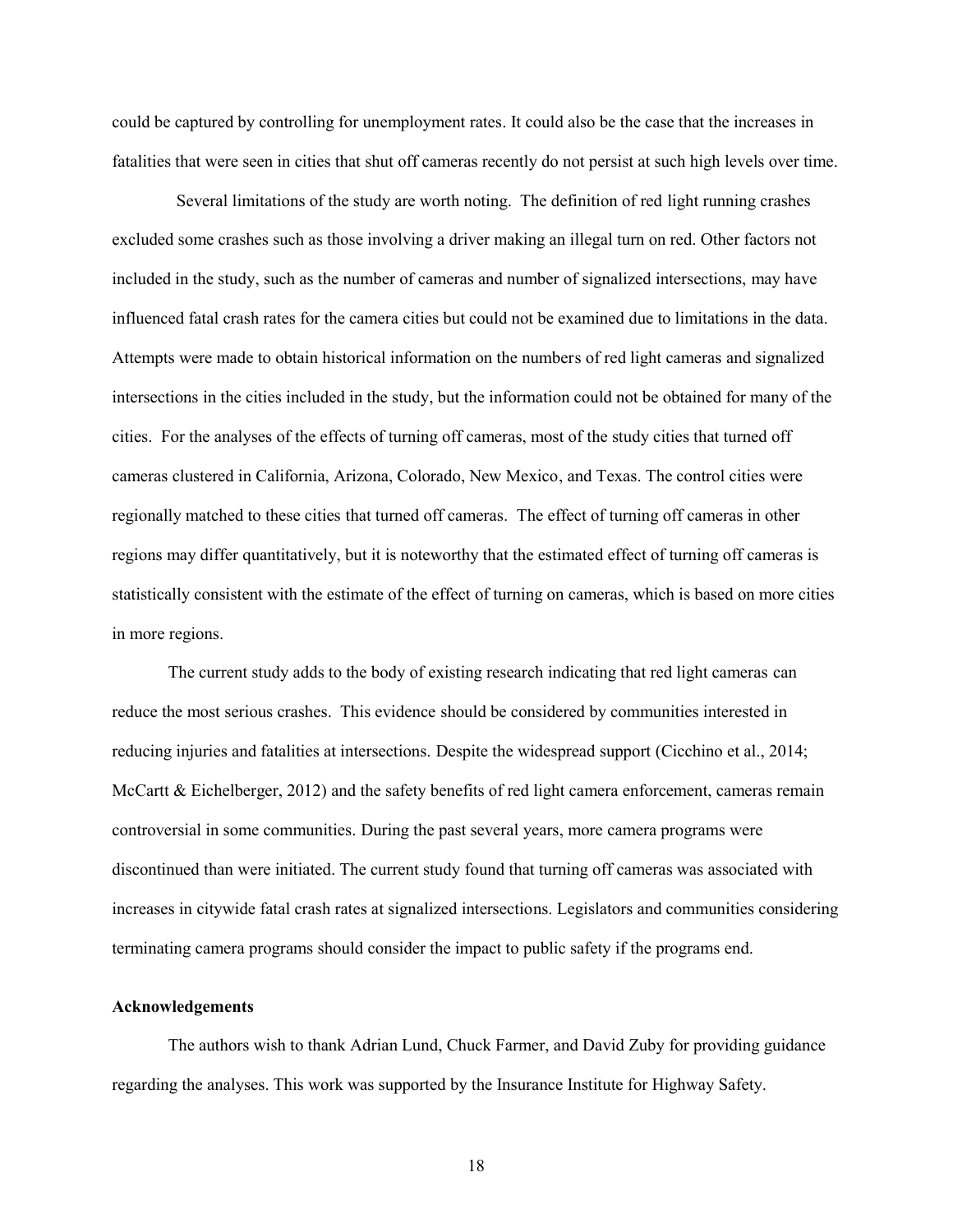# **References**

AAA Foundation for Traffic Safety. (2016). *2015 Traffic Safety Culture Index*. Washington, DC: Author.

Aeron-Thomas, A. S., & Hess, S. (2005). *Red-Light Cameras for the Prevention of Road Traffic Crashes*. Cochrane Database of Systematic Reviews 2005, Issue 2, Art. no. CD003862. Oxfordshire, England: The Cochrane Collaboration.

Cerrelli, E. C. (1997). *Fatal Crash Involvements – What are the Odds?* Research Note. Washington, DC: National Highway Traffic Safety Administration.

Cicchino, J. B., Wells, J. K., & McCartt, A. T. (2014). Survey about pedestrian safety and attitudes toward automated traffic enforcement in Washington, D.C. Traffic Injury Prevention, 15, 414-423.

Hill, S. E., & Lindly, J. K. (2003). Red light running prediction and analysis. UTCA report no. 02112. Tuscaloosa, AL: University Transportation Center for Alabama.

Hu, W., McCartt, A. T., & Teoh, E. R. (2011). Effects of red light camera enforcement on fatal crashes in large U.S. cities. Journal of Safety Research, 42, 277-82.

Insurance Institute for Highway Safety. (2016a). [Unpublished analysis of 2014 data from the Fatality Analysis Reporting System and National Automotive Sampling System/General Estimates System]. Arlington, VA: Author.

Insurance Institute for Highway Safety. (2016b). *Q&As: Red Light Running*. Available: http://www.iihs.org/iihs/topics/t/red-light-running/qanda#red-light-running. Arlington, VA: Author.

Jonah, B. A., & Smith, G. A. (1985). Long-term effectiveness of selective traffic enforcement programs for increasing seat belt use. *Journal of Applied Psychology*, 70, 257-263.

McCartt, A. T., & Eichelberger, A. E. (2012). Attitudes towards red light camera enforcement in cities with camera programs. *Traffic Injury Prevention*, 13, 14-23.

McCartt, A. T., & Hu, W. (2014). Effects of red light camera enforcement on red light violations in Arlington County Virginia. *Journal of Safety Research*, 48, 57-62.

National Highway Traffic Safety Administration. (1992-2014). *Fatality Analysis Reporting System (FARS)*. Washington, DC: US Department of Transportation.

Partyka, S. (1991.) Simple models of fatality trends revisited seven years later. *Accident Analysis & Prevention*, 23, 423-430

Retting, R. A. (2006). Establishing a uniform definition of red-light running crashes. *ITE Journal*,76, 20- 22.

Retting, R. A., & Kyrychenko, S. Y. (2002). Reductions in injury crashes associated with red light camera enforcement in Oxnard, California. *American Journal of Public Health*, 92, 1822–1825